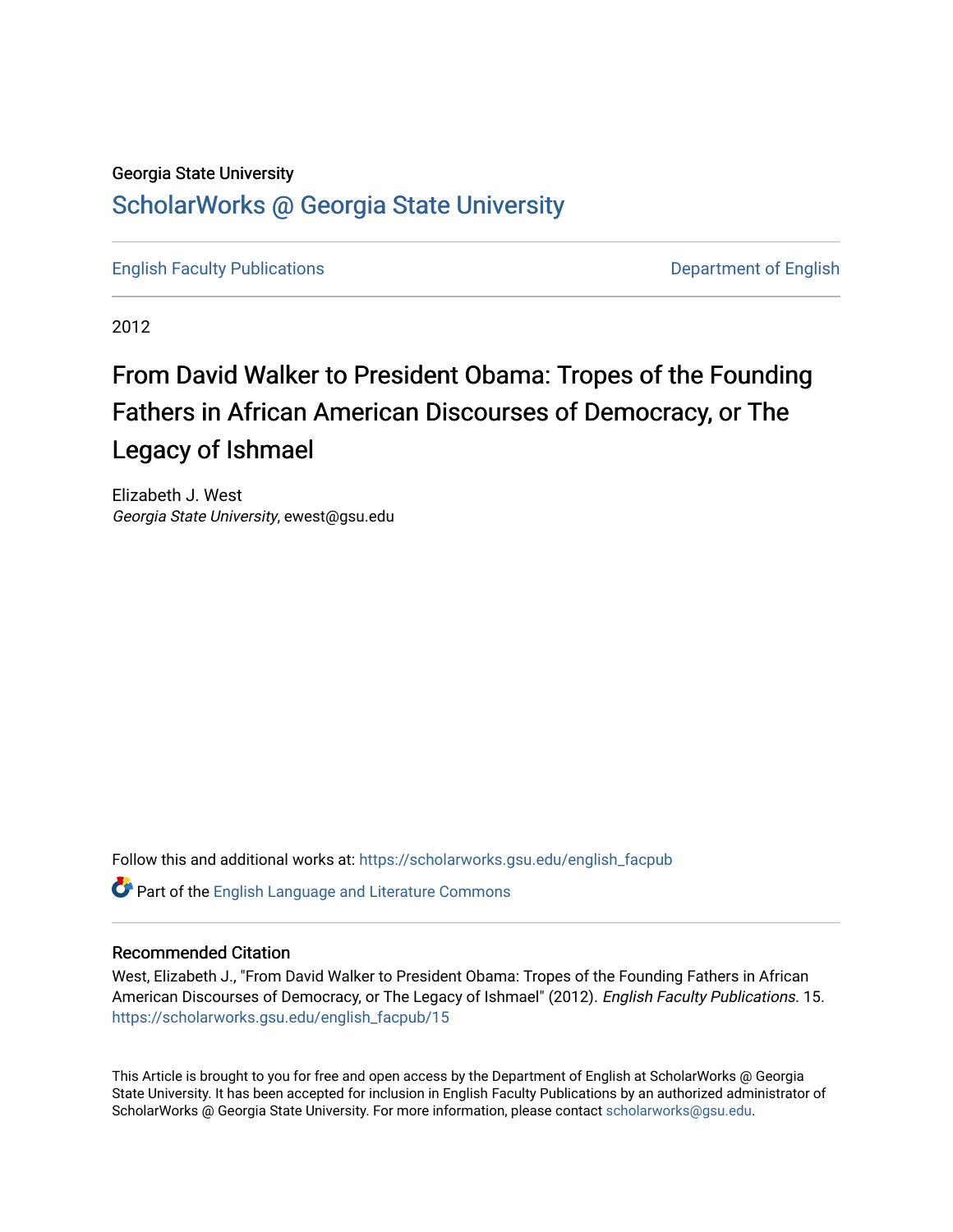## "From David Walker to President Obama: Tropes of the Founding Fathers in African American Discourses of Democracy, or The Legacy of Ishmael"

Dr. Elizabeth J. West Dept. of English—Georgia State Univ. Nov. 2010

"Call me Ishmael," Herman Melville's elusive narrator instructs readers. The central voice in the lengthy saga called *Moby Dick*, he is a crewman aboard the Pequod. This Ishmael reveals little about himself, and he does not seem altogether at home. As the narrative unfolds, this enigmatic Ishmael seems increasingly out of sorts in the world aboard the Pequod. He finds himself at sea working with and dependent on fellow seamen, who are for the most part, strange and frightening and unreadable to him. Like the ancient Ishmael and the misplaced Ishmael of Melville's tale, African Americans have shared in a lengthy journey among seeming kin, only to find themselves onlookers who face constant reminders that they reside among people who deem them outsiders. Just as Melville's self-named Ishmael, African Americans are able to articulate their experiences and observations, but their narrative seems foreign to that of the collective or larger corpus.

Dating back to abolitionism, activists and intellectuals have maintained that the evidence of black literacy and a tradition of black belles-lettres would prove empowering for blacks, serving the cause for black rights. With the election of Barak Obama to the United States presidency, this belief seems validated. Obama has been internationally hailed for his written and oral eloquence, and many Americans expected that Obama's evident intellectual prowess would reverse prevailing stereotypes of black inferiority and illiteracy. Obama is regarded as the example of black achievement and excellence—that potential that resides untapped in black Americans. Obama's likeness to what is deemed excellence in western/white thinking, is then deemed representative of the potential that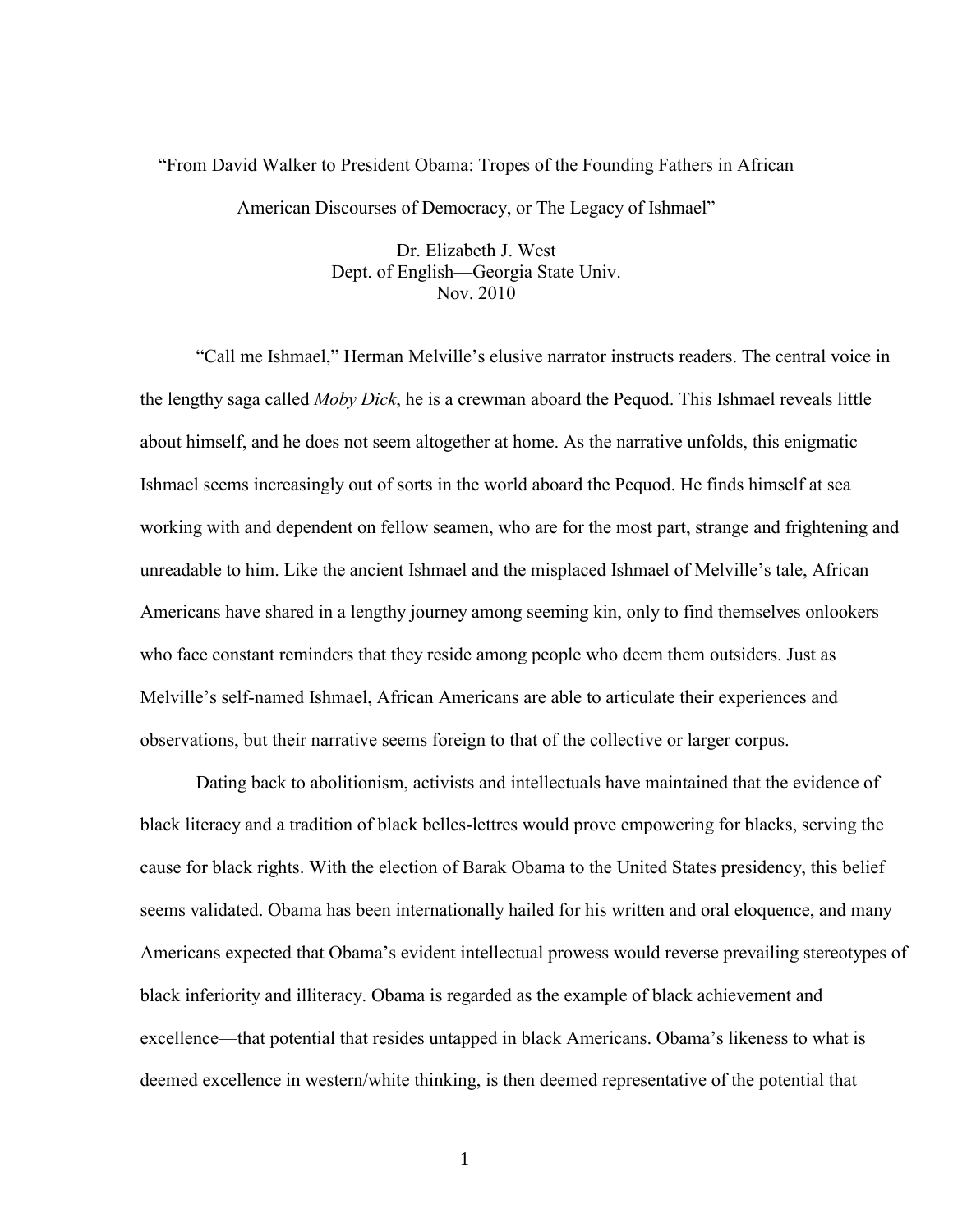resides in the larger population of blacks. Obama's gift at oratory, his mastery of the English language captivates his audiences and eases the fears of many white Americans as he ties his identity to a discourse and to icons that they hold dear. Obama speaks of the nation's founding fathers, the nation's founding documents, the nation's revolutionary pursuits as representative of a universal Americanness. His appeal to the crowd on the night of the 2008 North Carolina primary exemplifies his commonplace troping of America's patriarchs: Obama tells this presumed audience of Democrats, "we will have to remember who we are as Democrats—that we are the party of Jefferson and Jackson; of Roosevelt and Kennedy" (NC Primary Night Speech). The invocation of Jefferson and Jackson takes us to early patriarchal figures: Jefferson, who is the iconic figure of America's birth, and Jackson who is the iconic figure of American expansionism, both slaveholding presidents.

For one to see Obama's language mastery as transformative one must believe that language is a universal tool, granting equal power to all users. However, as critics such as Audre Lorde and Frantz Fanon have reminded us, language is not a universal, innocuous medium, but rather the product of cultural positionality, of hegemonic and imperialist enterprises.<sup>1</sup> The fallout in battles of words is often destructive for the oppressed when the weapon of choice, that is, the language of choice, originates from the arsenal of the adversary. Adetayo Alabi explains dynamics of this cultural confrontation through his examination of Shakespeare's Caliban: "in *The Tempest*, Caliban is oppressed, and his attempts to curse Prospero, slavery, and colonialism in Prospero's language, the only language Prospero recognizes, is ineffectual" (Alabi 50). Alabi captures the language dilemma that Caliban is unable to overcome, but as with many scholars of African American Literature he concludes that blacks are ultimately triumphant in their appropriation of western discourse. While he does not use the term heteroglossia to define this language phenomenon, his assertion of African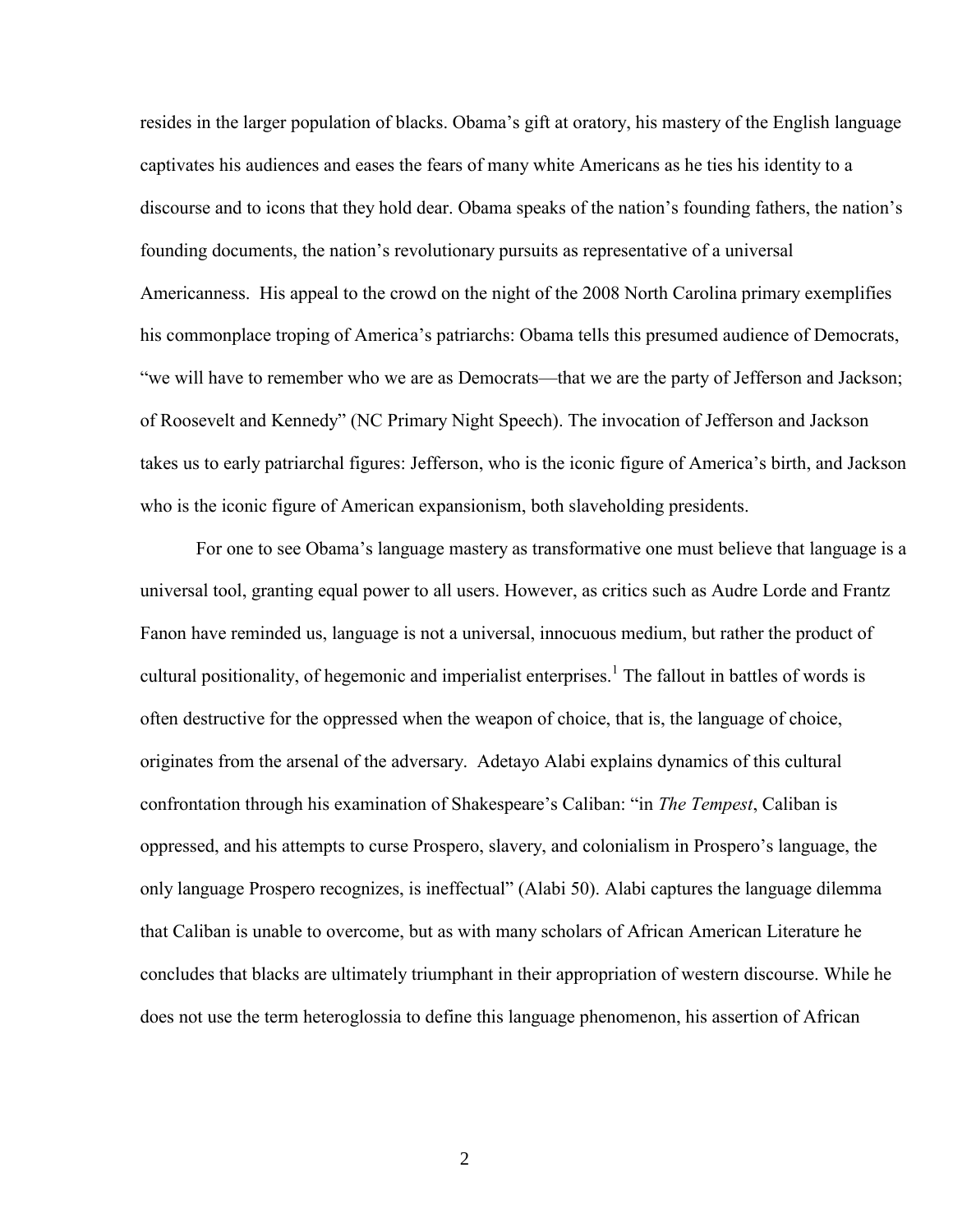American narrative power rests in a notion of the merging of languages and uses that results in new language meanings. He argues that generations after Caliban, blacks find triumph in the language that ensnared their literary ancestor: "About a century after the publication of *The Tempest* . . . the resistance tradition prefigured in Caliban is developed by slaves . . . in their autobiographies. It is in these slave narratives that Calibans contest their image, as it appears in *The Tempest* . . . [and] argue that they had a culture before colonialism and that the rapist is not the slave, not the Calibans, but the slaveholders, the Prosperos" (51).

Alabi considers *The Interesting Narrative of Olaudah Equiano, or Gustavus Vassa* (Olaudah Equiano), *The History of Mary Prince, a West Indian Slave*, and Frederick Douglass's *Narrative of the Life of Frederick Douglass* works that illustrate his argument. One would hardly argue that these works do not attempt to contest the denigrating representations of Africans and the legitimacy of slavery; however, a less convincing argument is that their authors, like Caliban, are not stifled by the matter of language. Alabi asserts that "despite all the odds that are against their literacy, they [Equiano, Prince, and Douglass] become literate in English, and, like Caliban in *The Tempest*, they learn the language and are able to curse slavery and its advocates in English. . . Unlike *The Tempest*, in which discourses are controlled by Prospero, the counter-discursive force of the slave narratives is triumphant" (72). The triumph, according to Alabi, is not the mere gain of freedom, for both Shakespeare's Caliban and African Americans are eventually emancipated. African American narratives represent triumph, Alabi argues, because through their narratives they construct and control the representations of themselves and their experiences. Given that Mary Prince's autobiography is not penned by Prince, it is problematic to claim the text a narrative triumph. Prince launches a powerful criticism of slavery and slave masters, but how do we reconcile the paradox of her strong anti-slavery

<sup>&</sup>lt;sup>1</sup> In Frantz Fanon's *Black Skin, White Mask* (1967), Fanon reminds us that to take on a language is to take on a culture. In Audre Lorde's *Sister Outsider* (1984) she proclaims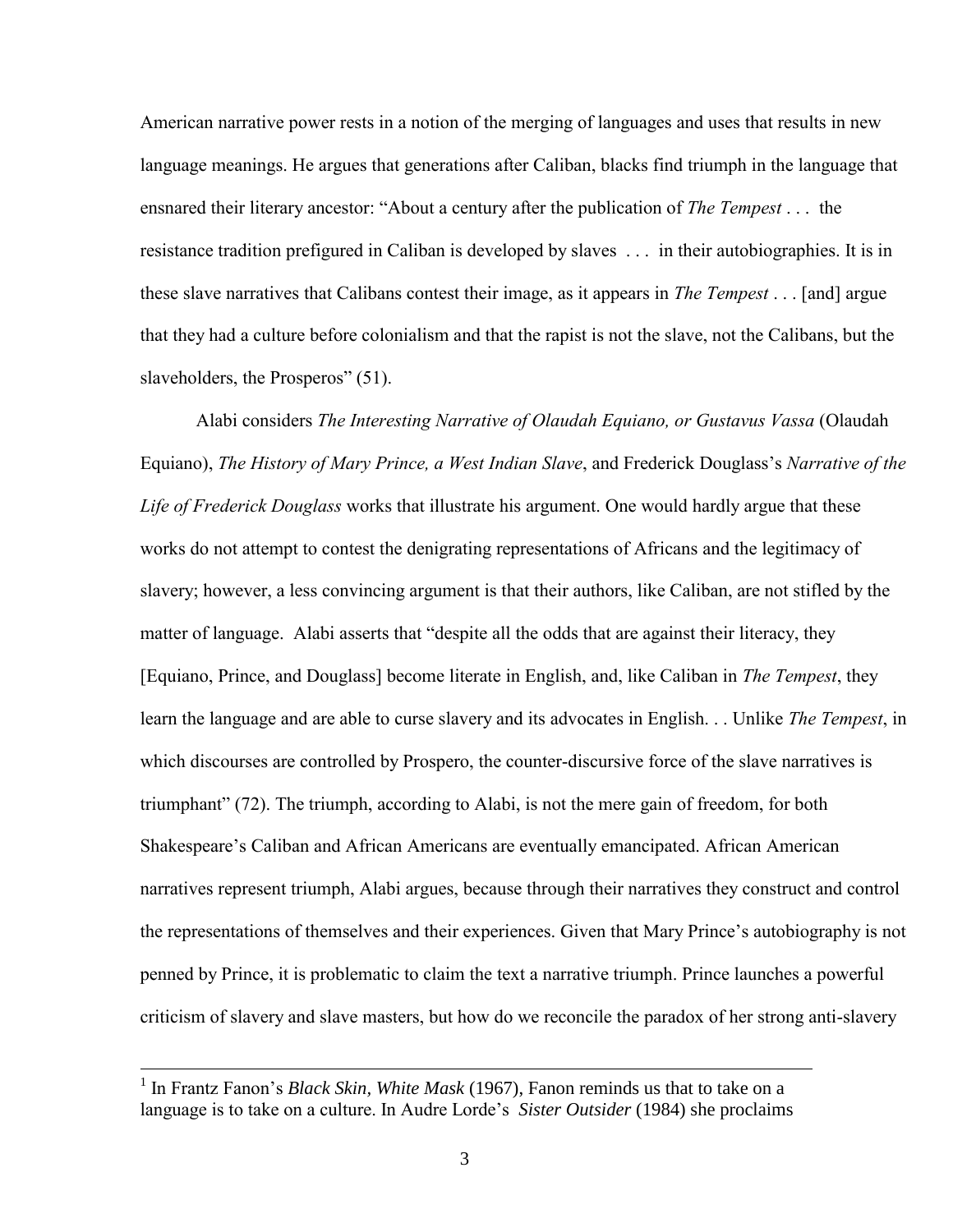sentiment with her fond memory of her childhood master who Prince recalls, "used to lead me about by the hand, and call me her little nigger" (187)? Additionally, though Prince places great value in literacy, learning to read and write, she does not author her text. In a story that is the account of Prince's experience in slavery, even her transcribed narrative does not stand on its own; Prince's text concludes not with her own voice and story, but with a supplement by her white editor that is as lengthy as Prince's own account.

Certainly the autobiographies of Equiano, Prince, and Douglass offer overt criticisms of slavery as well as profess black humanity; however, with a language blueprint that rests in presumptions of whiteness as the universal or prototypical, the result is anything but a confirmation of black humanity. After a year among the English, Equiano explains the identity transformation he has undergone. He is emerging into manhood, into a superior or advanced manhood, and he advises that this maturation is the consequence of his contact with British culture: "I could now speak English tolerably well, and perfectly understood every thing that was said. I not only felt myself quite easy with these new countrymen, but relished their society and manners. I no longer looked upon them as spirits, but as men superior to us; and therefore I had the stronger desire to resemble them, to imbibe their spirit, and imitate their manners. I therefore embraced every occasion of improvement . . . I had long wished to be able to read and write; and for this purpose I took every opportunity to gain instruction . . ." (51-52).Thus, while Equiano argues passionately for African civility, he proclaims himself ultimately an Englishman and though free and aware of his origins, he chooses not to return to his native Ibo home, but remains a citizen of England.

Echoing Equiano's narrative, Douglass's autobiography also declares his equal worth and humanity and like Equiano, Douglass rests assertions of his humanity on validations of western

that "The master's tools will never dismantle the master's house."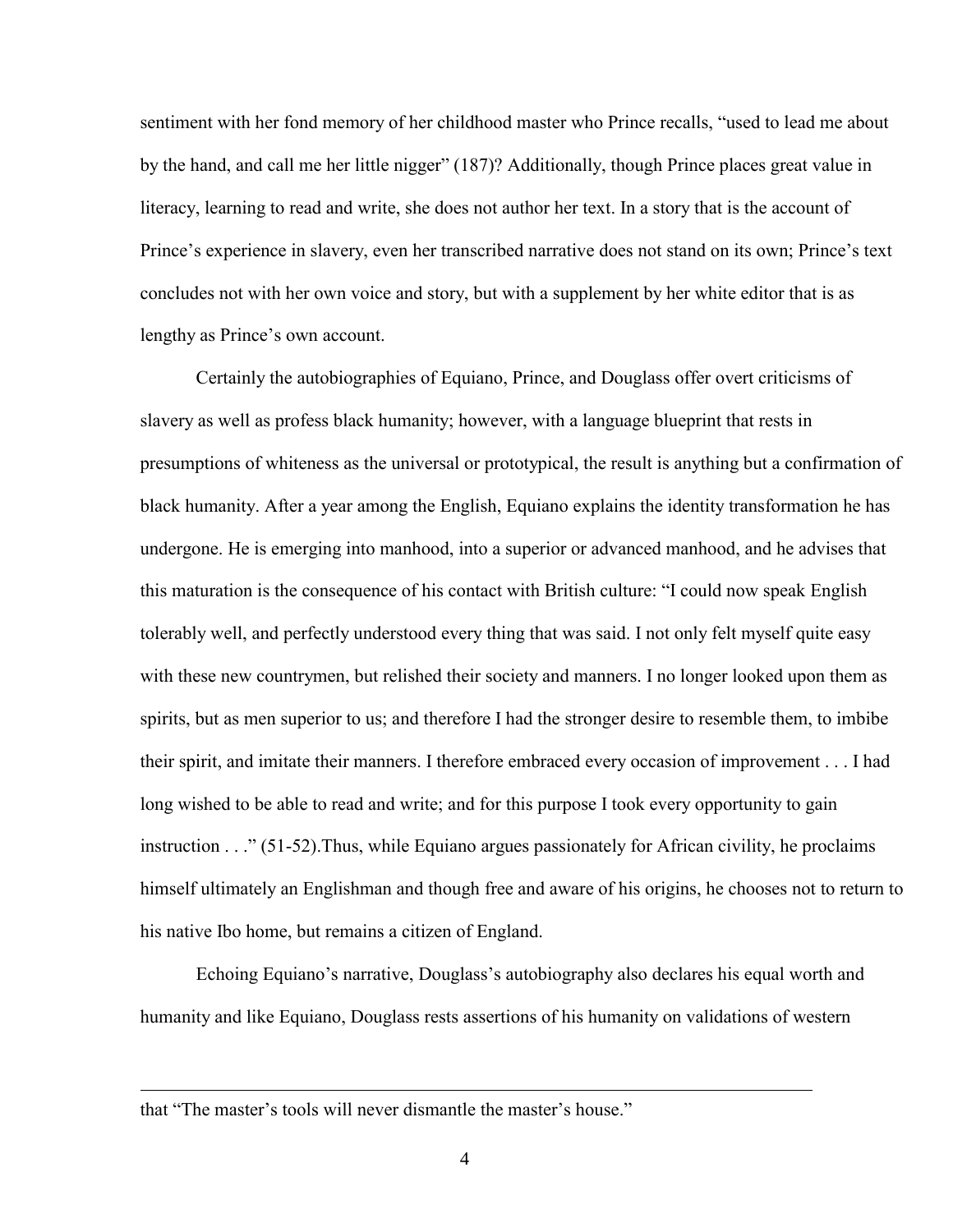cultural hegemony.<sup>2</sup> Clearly, he does not find whites and their culture without fault, for he critiques slavery and slaveholders as the worst faces of humanity. For Douglass, however, slavery is more representative of an aberration in western culture, just as the American South represents an aberration of American idealism. Douglass declares his right to freedom and charges the slaveholders themselves as the harbingers of barbarity, but Douglass's prototype for human and cultural excellence rests in presumptions of whiteness as universal. For Douglass, blacks demonstrate their humanity through their transformation into white ordained forms. Douglass represents himself through the common western dichotomy of lightness and darkness, with darkness symbolizing the dejected, ignorant, barbaric self. Douglass reads the period of his illiterate existence as synonymous with the primitive, unintellectual, subhuman nature of the uncultured and untrained African. Taking on the language and thus the culture of whites, Douglass sees himself as transformed into a beacon of manhood.

When he learns the knowledge of his white master—that literacy grants men power over other men—he professes to have made a life-altering discovery. This discovery places Douglass in intellectual league with his master. Emerging into the knowledge that literacy would make him unfit to be a slave, that his master in fact fears the possibility, Douglass possesses the knowledge that moves him out of darkness: "It was a new and special revelation, explaining dark and mysterious things . . . It was a grand achievement, and I prized it highly" (*Narrative of the Life* 78). Douglass thinks himself superior to the lot of illiterate slaves, especially those he criticized for thinking that "the greatness of their masters was transferable to themselves" (63). Douglass fails to consider that this adaptation of the master's language and the value he subscribes to it bears a striking resonance with the slaves he demeans for aligning the master's stature with their own. Douglass and the fellow slaves he scorns have developed a sense of self worth and identity that privilege of white patriarchal authority. The

 $2^2$  For detailed critique of Douglass's self-constructions and his allegiance to western intellectualism, see "Conflicting Epistemological Selves in the Narratives of Frederick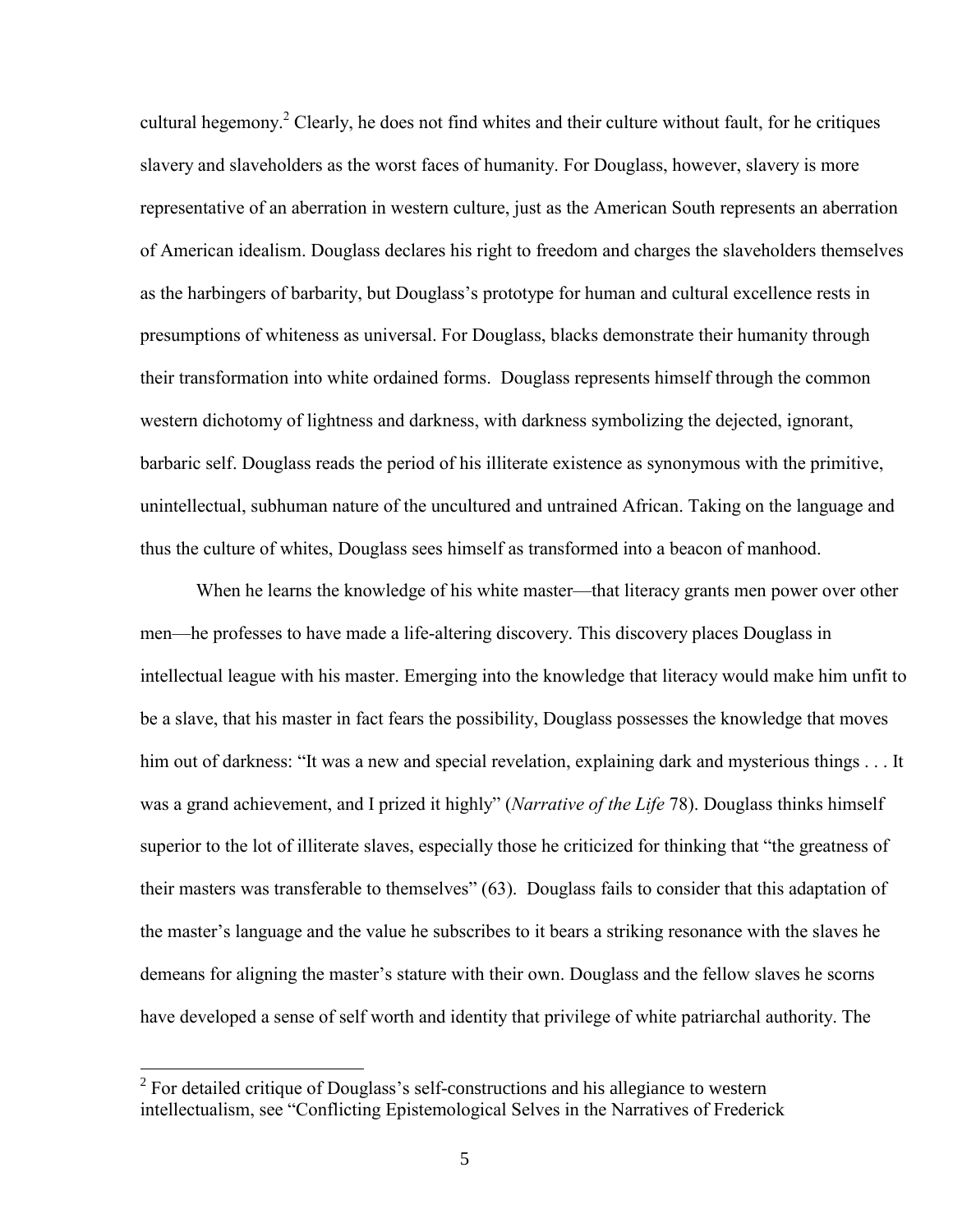slaves worship patriarchal figures whose powers lie in material wealth, self-interest and unchecked exploitation of the disempowered. Douglass and Equiano, however, worship western patriarchy that is no less hegemonic but that is couched in grand language that supposes the natural superiority of whites.

Equiano's chosen home is England, and his western models are the English. In kind, Douglass's western centered assessment of humanity and intellectual achievement echoes that of his enslavers—America's patriarchal icons. Those founding fathers to date, despite their glaring contradictions to their purported idealism, still invoke proclamations of an unparalleled American democratic history. The exact canon of founding fathers is not a confirmed one; however, there are figures whose memberships have been historically unquestioned and longstanding. Men such as George Washington, Thomas Jefferson, Patrick Henry, Thomas Paine, Benjamin Franklin, John Hancock, for example enter into the American historical and social psyche from the earliest stages of institutionalized education. While these men are cited as the founders of the formal and federal union that is now the United States of America, they are linked to an earlier founding body called the Pilgrims. From the Plymouth patriarch William Bradford to successors such as Cotton Mather and Jonathan Edwards, American school children learn that their country was founded by virtue of God's providential will, and that history played out to fulfill this tenet. Instead of facing the compromising history of a country born out of the annihilation of native people and the theft of their lands and resources, students are taught that English settlers occupied lands that were either vacant or that they legitimately came to possess.

The Pilgrims were God's elect, the new Israelites, who would settle the new world, bringing to fruition the failed mission of the ancient Israelites to establish the light on the hill. America was destined to be the example of Christian greatness and for the Pilgrim descendants, the great satellite of

Douglass," in *CLA Journal* 52.1 September 2008 pp. 13-37.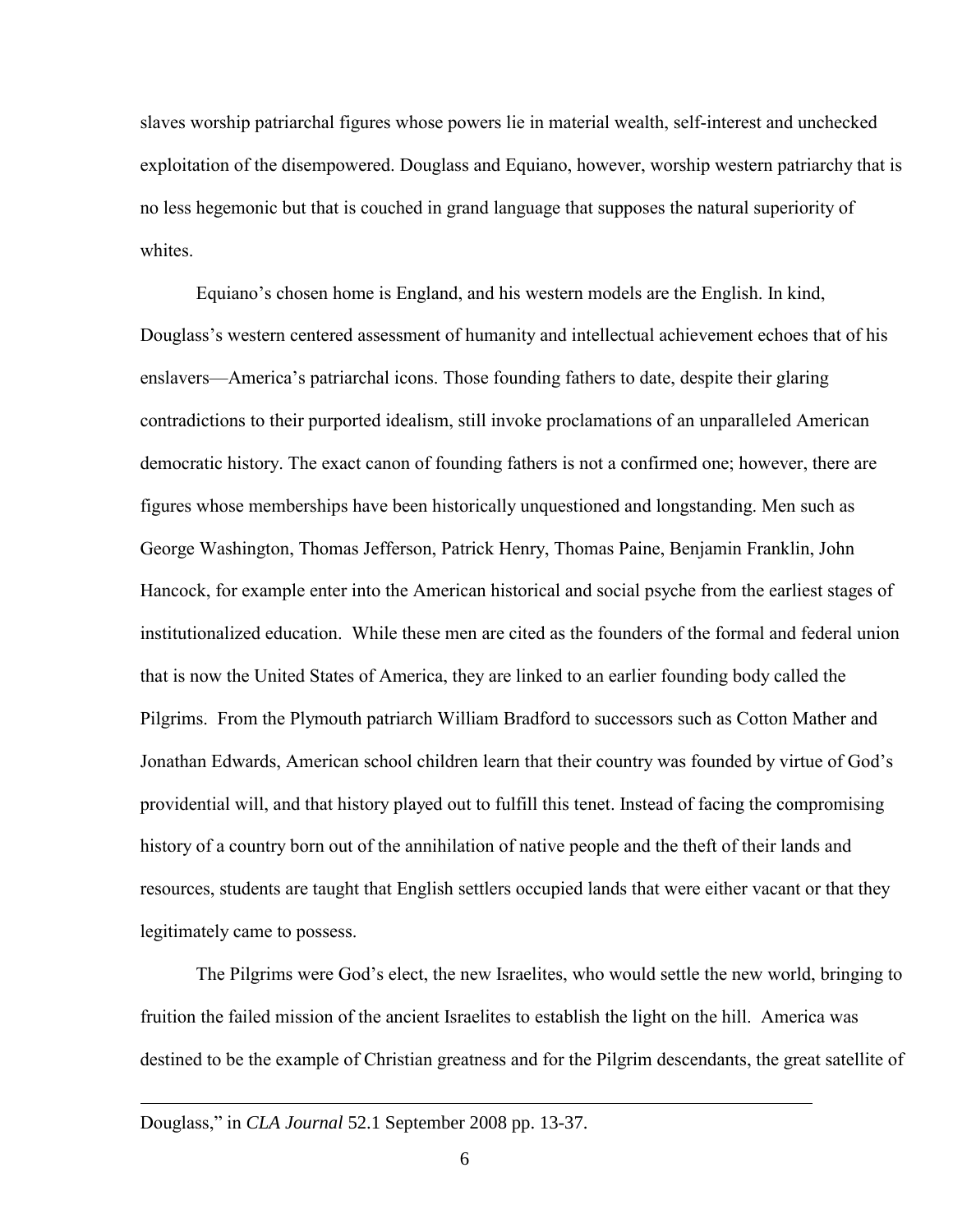western culture. It was this presumption that informed the patriots' rhetoric during their struggle against their mother country, England. While the Revolutionary patriots branded themselves sons of rational and scientific thinking, they did not, when it served their purposes, shy away from invoking the unproven and emotional proclamations that frequently informed colonial religious devotion. In his treatise that would stand as one of the seminal calls to war against England, Thomas Paine, a father of American Rationalism, did not hesitate to bind his so-called "Common Sense" to the Pilgrim doctrine of manifest destiny. Paine appealed to the colonists to accept the charge of war as this was a cause preordained: "The Reformation was preceded by the discovery of America: As if the Almighty graciously meant to open a sanctuary to the persecuted in future years, when home should afford neither friendship nor safety" ("Common Sense" 962).

Thomas Paine made impassioned pleas to the colonists, calling on them to recognize that they were the victims of an evil tyrannical foe. He declared that British taxes levied against the colonists amounted to theft—the British government stealing colonial labor and wealth. Paine would dare to call this slavery and to assert that it was a human evil: "Britain, with an army to enforce her tyranny, has declared that she has a right (not only to TAX) but 'to BIND us in ALL CASES WHATSOEVER,' and if being bound in that manner, is not slavery, then is there not such a thing as slavery upon earth" ("The American Crisis" 965). The irony and raw hypocrisy of Paine's argument is glaring if we consider the juxtaposition of "enslaved" colonists and that of enslaved blacks, brought to the colonies, held against their will, laboring against their will and terrorized into a slave system that guaranteed their posterity the same fate. Paine's plea to his fellow colonists reveals that the freedom he imagines innate to men does not include blacks. It is abominable to rob a white man of the fruits of his labor, but the theft of black labor need not be addressed. Similarly, in his patriotic call, "Give me liberty or give me death," Patrick Henry expresses his disdain for a government or world that would reduce him to slavery, proposing that death is preferable to such an option. He asks colonists, "Is life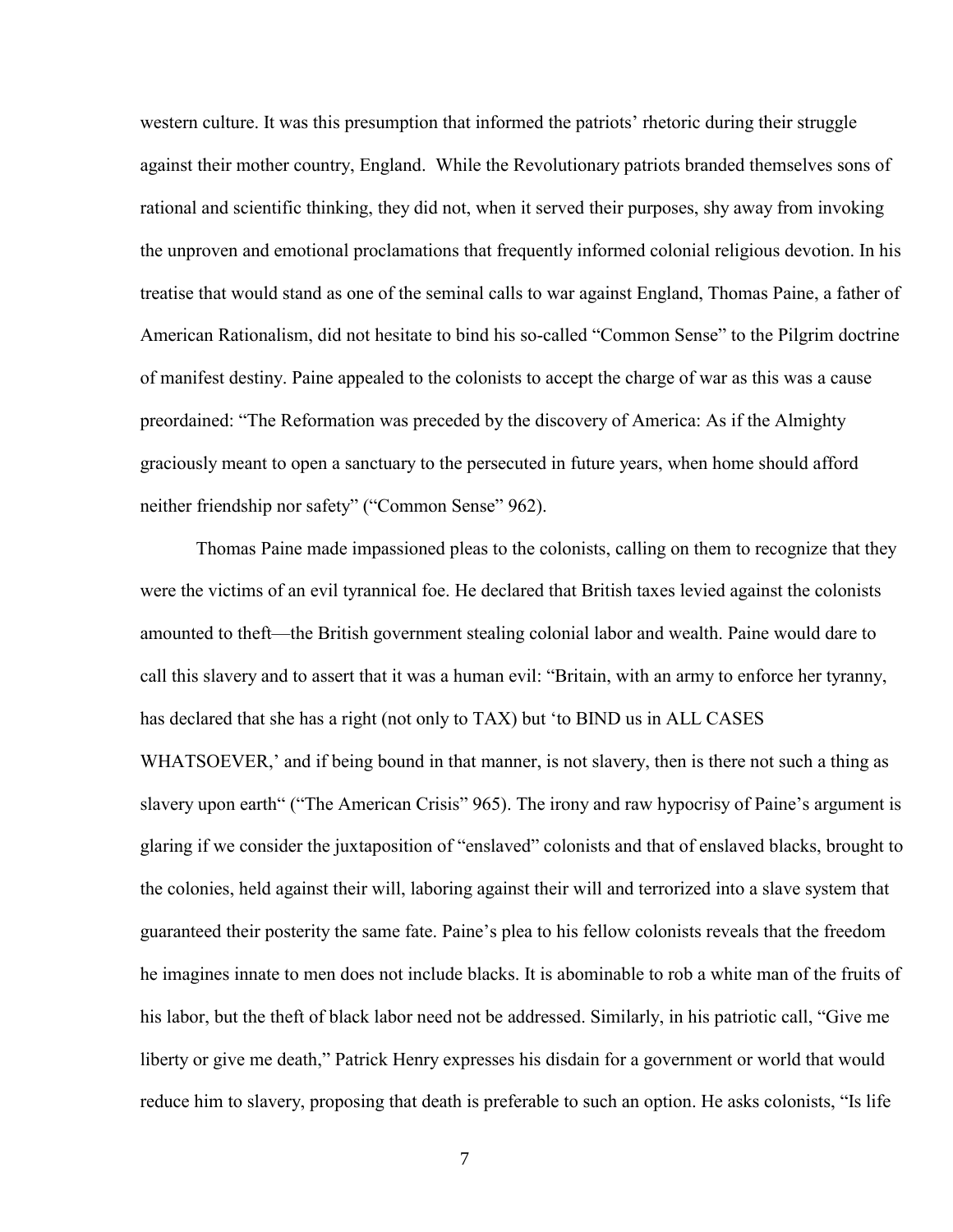so dear, or peace so sweet, as to be purchased at the price of chains and slavery?" ("Give Me Liberty" ). His widely recorded response is that he will take death over slavery: it is beneath humanity to submit to an institution as odious as slavery. Again, however, Henry makes clear that enslaved blacks do not register in colonial notions of the rights to human liberty. It is the threat of white slavery that the colonists must arrest.

When Thomas Jefferson pens *The Declaration of Independence*, he too asserts a vision of human rights that is race specific. Jefferson proclaims that all men are created equal, that all have the rights to life and liberty, and that the denial of these rights justifies retaliation against the offending government. Ironically, however, Jefferson makes this proclamation as he holds hundreds of men, women and children in bondage, amassing his wealth from their unpaid and involuntary labor. His vision of a white America is confirmed in "Query 14" of his 1787 account, *Notes on the State of Virginia*. In this text that Jefferson writes to educate his European peers on specifics of the new world, he offers his presumed scientific study of blacks, asserting that they are naturally inferior to whites in all endeavors that signify humanity. While he concludes that blacks must eventually be emancipated, he argues that they must be removed from America. The resultant deficiency in numbers will then be filled with the importation of whites (264-270).

Jefferson's *Declaration* paints the portrait of an America founded on principles of hard and honest labor, of tolerance and mutual respect among men. One of Jefferson's famous co-founding fathers, Benjamin Franklin, often criticized early Americans for their racial intolerance and their social and political hypocrisy; however, like Jefferson he too would represent America to his European peers with a rhetoric that echoed his American compatriots. In his 1784 essay, "Information to Those Who Would Remove to America," Franklin tempts potential immigrants with images of America that echo the high-minded promises of the Declaration but ironically also suggest that America is a country whose idealism rests in Anglocentric hegemony. Like his patriotic peers, Franklin maintains that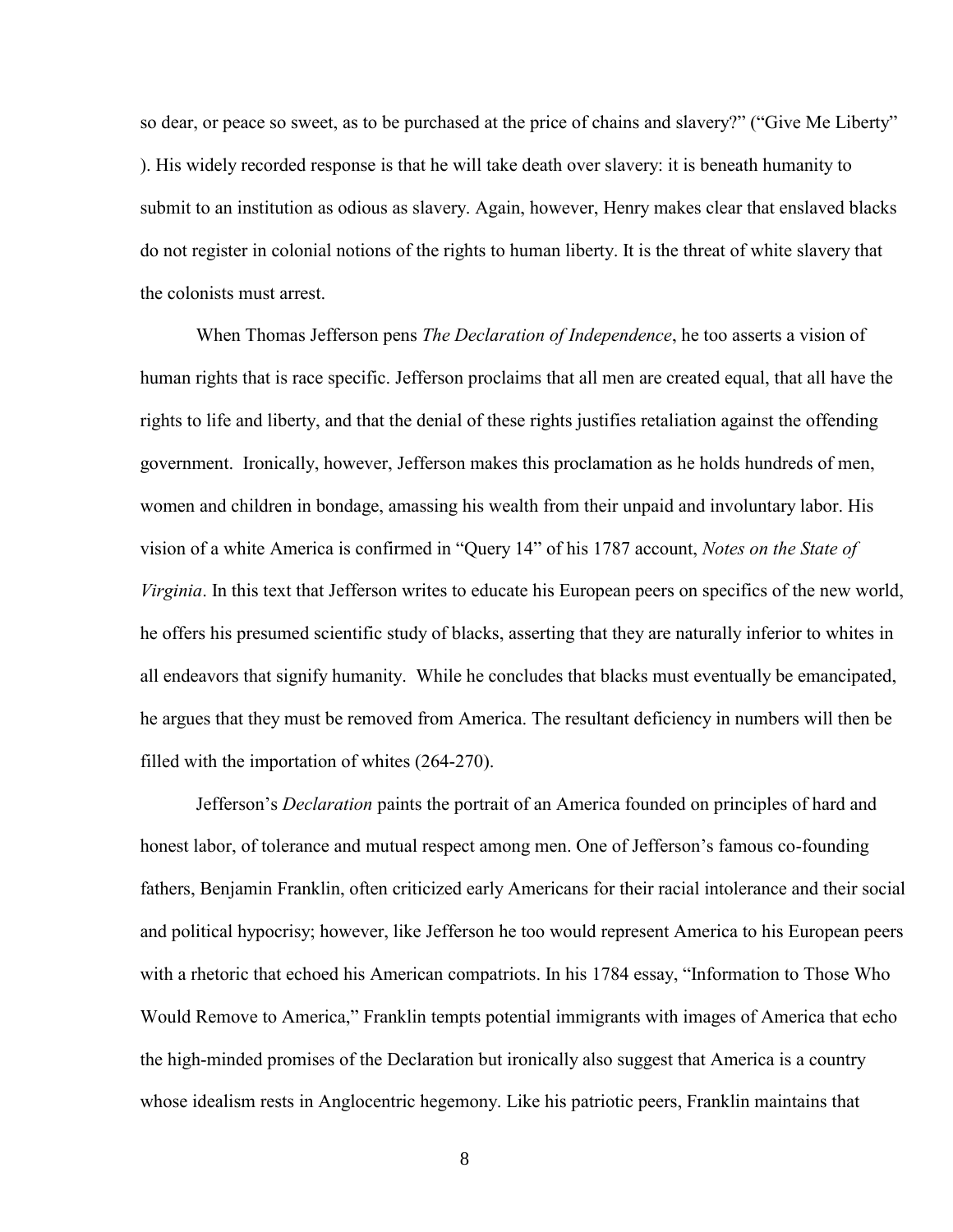America is a land of workers whose rights to their labors are protected: "America is the Land of Labour . . . and every one will enjoy securely the Profits of his Industry" (5). Again despite the reality that America's economy is deeply rooted in generational slavery, Franklin would have his European audience envision a land of hard working common folk making their living by their labor. He further praises America for its religious tolerance, but Franklin reveals a notion of religious tolerance that does not extend beyond the Christianity: "serious Religion under its various Denominations, is not only tolerated but respected and practiced. Atheism is unknown there, Infidelity rare and secret, so that Persons may live to a great Age in that Country without having their Piety shock'd by meeting with either an Atheist or an Infidel" (13). Man of reason that he is, Franklin draws on the Pilgrims' vision of manifest destiny, to suggest that America is a country that has been especially designed and sanctioned by God: "And the Divine Being seems to have manifested his Approbation of the mutual forbearance and Kindness with which the different Sects treat each other, by the remarkable Prosperity with which he has been pleased to favour the whole Country" (13).

The absence of blacks or the acknowledgement of slavery is a remarkable silence in the democratic rhetoric of the founding fathers. This is particularly so when we consider that despite slavery blacks were front and center at the start of colonial resistance. Images of Crispus Attucks, the first colonist to die in what came to be called The Boston Massacre, are readily accessible to date. However, Attucks, a black man, has never been hailed as one of our revolutionary fathers. Similarly, Peter Salem, the African American rebel who shot and killed the commanding British officer in the 1775 Battle of Bunker Hill, finds no place among the countless images of America's Revolutionary fathers. Moreover, the black troops who fought for the colonial cause and were important in the final victory over England have been all but erased from the national narrative of this history. This erasure from the master narrative, however, did not dictate the narrative of African Americans as they penned the story of their struggles and their achievements, or as they asserted their equal place among their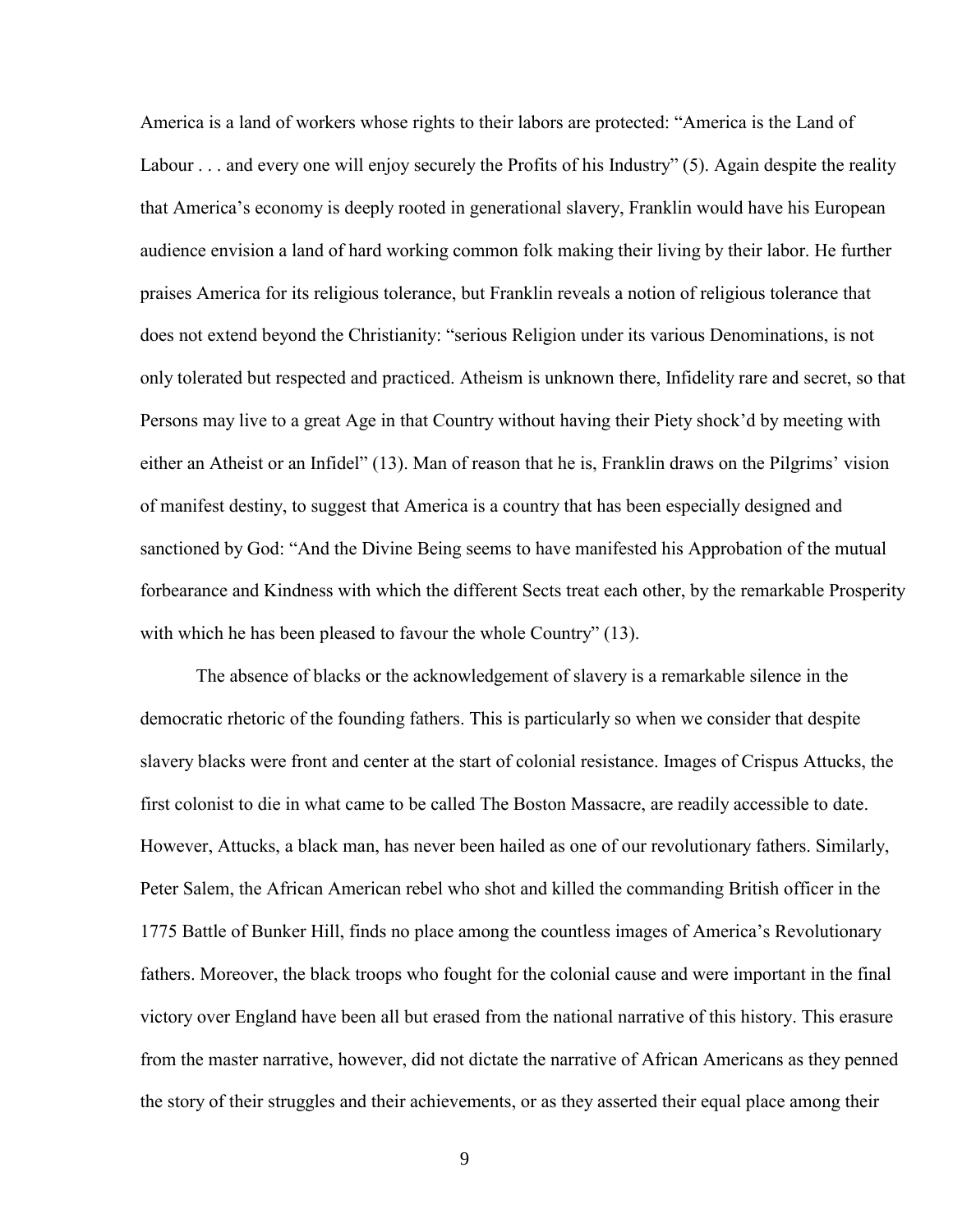human counterparts. At the birth of African American belles-lettres, African American writers interrogated and appropriated rhetorics and images of the mythical founding fathers.

David Walker emerged as one of the most fierce early African American activists. In *Walker's Appeal* (1829), Walker scripts a manifesto of black rights and a call for action. He speaks to fellow blacks and to the founding fathers who have cast them out, and his discourse is shaped in reaction to these icons and their failed idealism. Walker demands that slaves rebel, and he openly derides the founding fathers who would claim rights for themselves that they simultaneously denied to blacks. The very lengthy title and the physical framing of Walker's manifesto speak to the critique that unfolds in the text. The full title, *Walker's Appeal, in Four Articles; Together with a Preamble, to the Coloured Citizens of the World, but in Particular, and Very Expressly, to Those of the United States of America, Written in Boston, State of Massachusetts, September 28, 1829,* shows Walker signifying on the ideals and document that lie at the heart of America's self-definition. With the announcement that his text includes a preamble and articles that follow, Walker suggests that his manifesto carries the serious and righteous import of the Constitution—that document it emulates. This imitation of the Constitution is addressed not to whites, however, but to the people whose existence and human rights they ignored. Walker's title not only identifies his audience as black, but he calls them citizens: his constitution speaks to the rights of blacks, originating in Boston, the place that symbolizes American resistance against the British. The organization of the *Appeal* further calls to mind the *Constitution* that sacred document composed by the founding fathers. Like the *Constitution*, the *Appeal's* preamble establishes the legitimacy and purpose of the document and for whom it is concerned. Just as the founding fathers called their brethren to the pursuit of the fundamental rights of man, Walker seeks to awaken his audience to their rights. Walker's preamble speaks to a black audience, however, reminding them that America—whites—are the tyrant usurpers and he dismisses American idealism as hypocritical and absurd.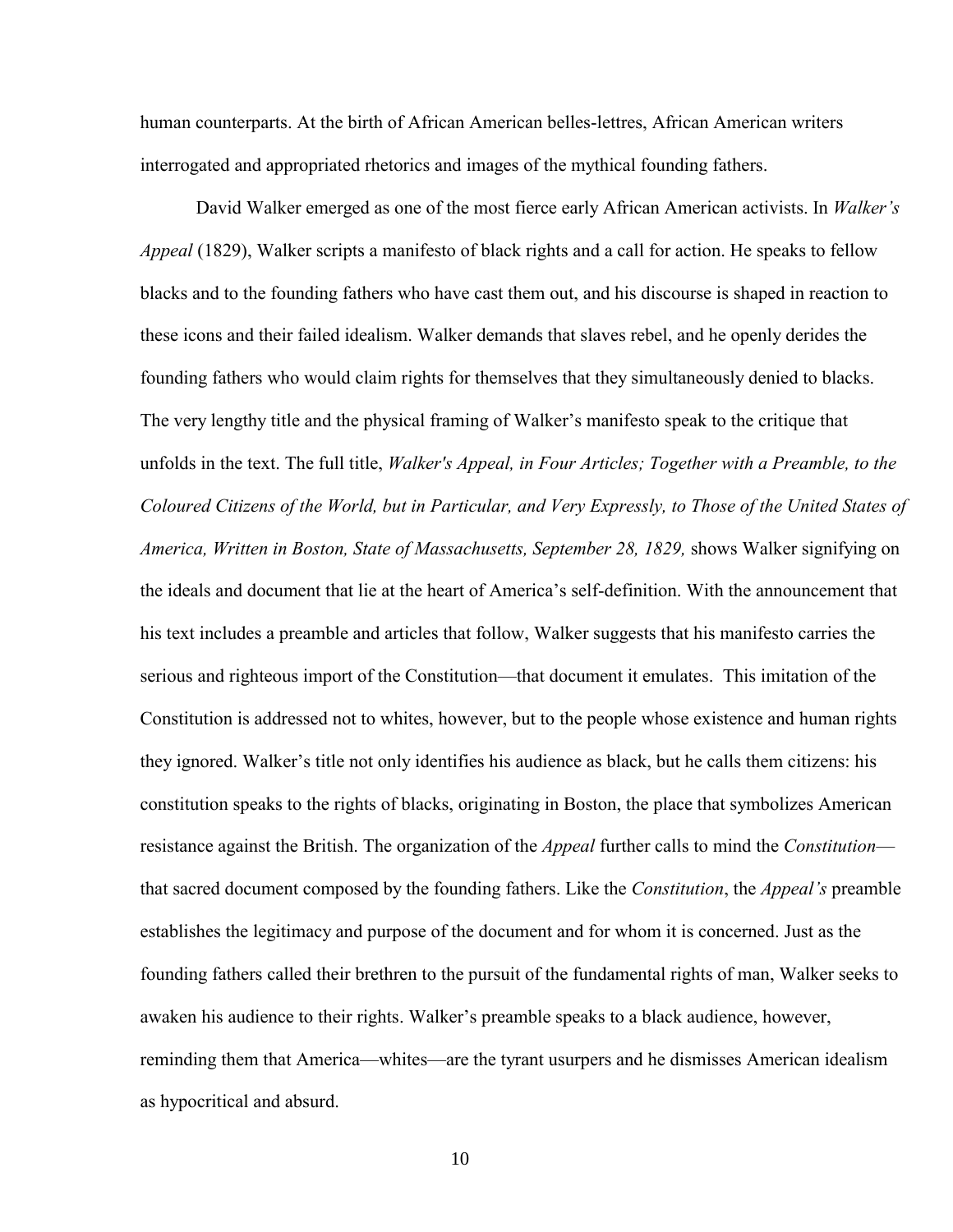Walker's preamble is followed by a series of four articles, but Walker limits his work to four articles and his emphasis is not explication of governmental structure. Instead, Walker dismantles that very structure and democratic theme central to the *Constitution*. The figure central to Walker's critique is the highly celebrated (and by 1829, deceased) iconic father, Thomas Jefferson. Jefferson makes an especially useful rhetorical target: although he is among the colonial patriots, he is a southerner and a slaveholder—the clear antithesis to the national document he helped compose. Walker dismantles the image of the great lover of liberty, reducing him to little more than a calculating, self-aggrandizing profiteer: "It is indeed surprising, that a man of such great learning, combined with such excellent natural parts<sup>3</sup>, should speak so of a set of men in chains. I do not know what to compare it to, unless, like putting one wild deer in an iron cage, where it will be secured, and hold another by the side of the same, then let it go, and expect the one in the cage to run as fast as the one at liberty" (20-21). Walker maintains that in their treatment of blacks Jefferson and his fellow Americans have abandoned their proclaimed principles of fairness, equality and liberty. Throughout the *Appeal* Walker shifts his dialogic dynamic with Jefferson: he alternates between speaking about Jefferson and speaking to Jefferson. The effect in all cases, however, is his rejection of claims to Jefferson's (and thus, America's) greatness, and alternatively to show that blacks are the real victims seeking redress and freedom from exploitation. In a direct address to Jefferson in Article I, Walker makes this point, ironically employing language that clearly resonates with the Revolutionary discourse of patriarchal fathers such as Patrick Henry and Thomas Paine: "Here let me ask Mr. Jefferson, (but he is gone to answer at the bar of God . . .). I therefore ask the whole American people, had I not rather die, or be put to death, than to be a slave to any tyrant, who takes not only my own, but my wife and children's

<sup>&</sup>lt;sup>3</sup> Walker is signifying on Thomas Jefferson's claims to white physical and intellectual superiority, posited in Query 14 of *Notes on the State of Virginia*.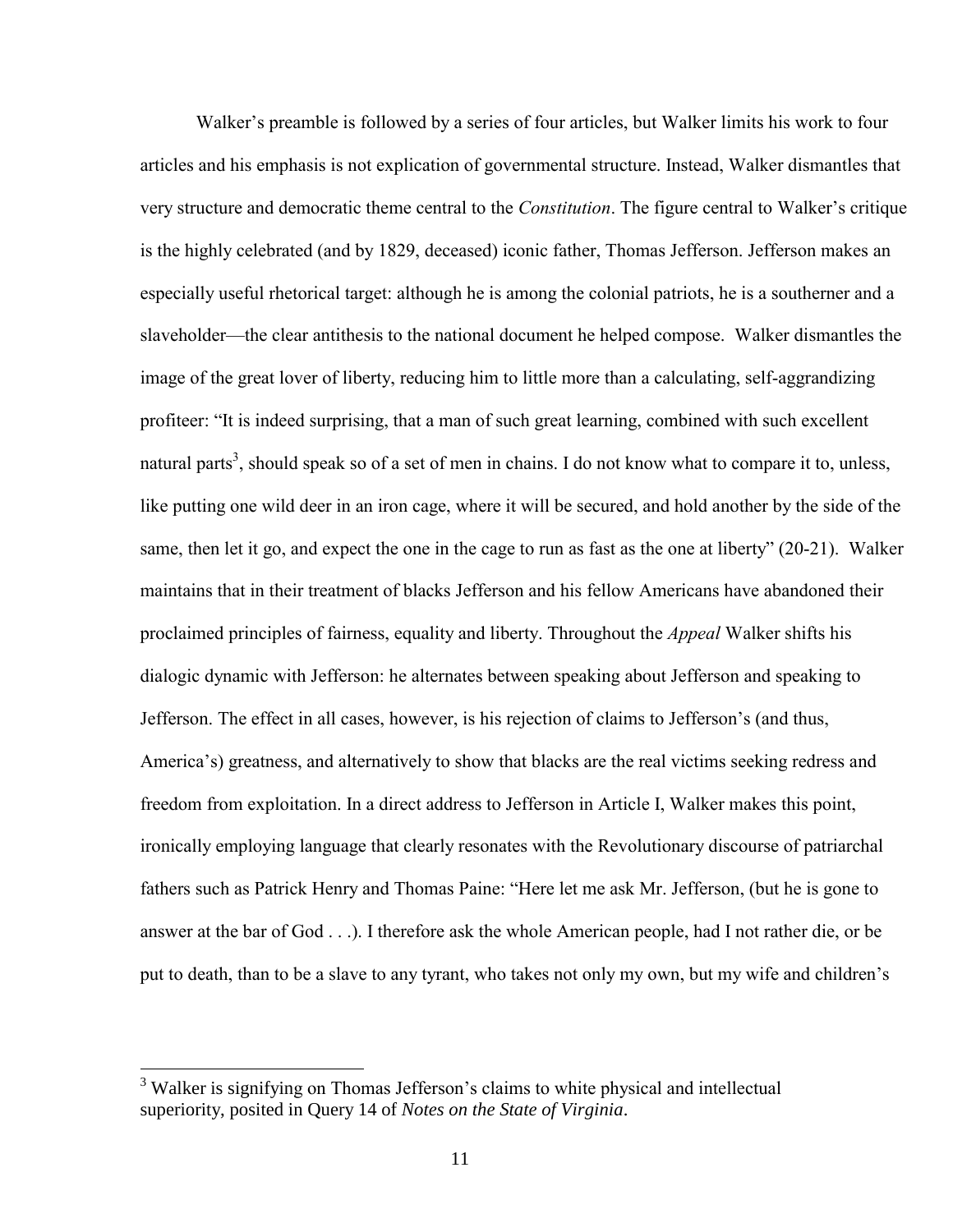lives by the inches? Yea, would I meet death with avidity far! ! in preference to such servile submission to the murderous hands of tyrants" (25).

Walker's *Appeal* represents the beginnings of a long tradition of black voices that would invoke America's most sacred patriarchs along with their rhetorics of Americanness to expose the country's horrific treatment of blacks. In general Walker rhetorical manipulations of these icons and their words underscores a method that would serve African American activists across genres. Walker's alternating scrutiny and rejection of these patriarchs to his occasional appropriation of their discourse is at work in the works of his nineteenth-century counterparts and beyond. While this seems to make the case for Alabi's assertion that the African American writer emerged as a new and victorious Caliban, even fiery Walker cannot fully overcome the culturally loaded core of the language that is his tool. While Walker openly charges whites with hypocrisy and savagery, he ultimately submits himself and other blacks to proving themselves men according to the standards of the very men who have violated and abused him. For example, his Patrick Henry-like proclamation that slavery is unacceptable—to the extreme of chiding slaves who would choose life as slave over death—plays into the discourse of the masters. The logical end to his assertion is that the masses of blacks living as slaves lack the manhood or humanity to reject slavery and declare themselves free. He fails to acknowledge that oftentimes it takes more courage to live and to hope than it does to simply die. He has accepted a concept of manhood that then undermines the possibility of representing black and slave as man or human. In similar fashion, Walker charges blacks to obtain a formal education to prove themselves the equals of whites (26). Here Walker submits to a western paradigm of humanity, one that represents no absolute truth, but rather a specific cultural construct. He then obligates blacks to prove their humanity to those who have violated them by their own self-serving rules.

The language trap that ensnares Walker infects the writings of other black abolitionists whose writings are also touted as examples of early black defiance and activism. William Wells Brown's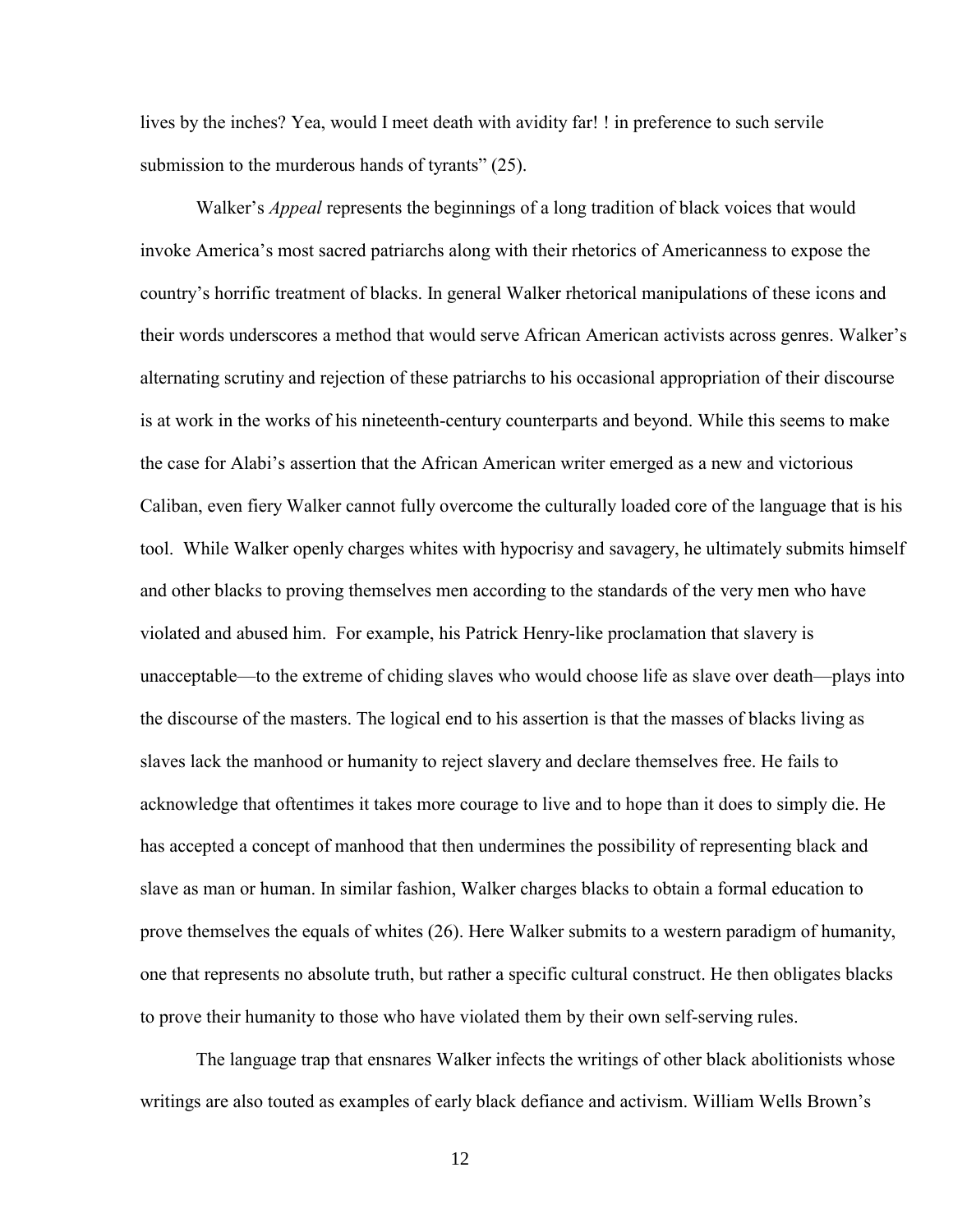novel, *Clotel: or The President's Daughter* (1853), represents this phenomenon through fiction. Brown follows Walker with the selection of Thomas Jefferson for his target iconic figure. Brown's critique extends to the deeply personal, however, as he cites Jefferson as not only political hypocrite but one whose inhumanity extended to his own kin. Brown's fiction is based on Jefferson and his slave, Sally Heming, whom Jefferson had been publicly accused of maintaining as a mistress. Public accusations had also charged Jefferson with fathering children by Heming. In *Clotel*, Brown changes Heming's name to Currer but Jefferson is identified by his name and his legacy. Thus, when the daughters of Currer have been auctioned in the slave market, Brown clearly informs the reader that his fictional villian is the real-life hero of American democracy—the Virginian, Thomas Jefferson. He exposes the callous and barbaric nature of men who engage in human trafficking, and he suggests America's third president ranks among them: "Clotel was sold for fifteen hundred dollars . . . Thus closed a negro sale, at which two daughters of Thomas Jefferson, the writer of the Declaration of American Independence, and one of the presidents of the great republic, were disposed of to the highest bidder!" (123). Brown emphasizes the shocking depth of Mr. Jefferson's inhumanity with the depiction of the fictional Jefferson selling his own children into slavery. Jefferson is depicted further as villain with the narrator's repeated reminders that Jefferson's daughters were by all physical accounts, white. That he would send his young daughters—white by all practical terms—into a life of sexual exploitation and misery, suggested that an unimaginable monster resided just beneath the surface of this patriotic icon.

In Frederick Douglass's 1853 novella, *The Heroic Slave*, he would maintain Virginia, the home of some of the most celebrated Revolutionary figures—Jefferson, Washington, Madison, and Monroe—as the geographical center of his tale. As a place, Virginia brings to mind the ideals of American democracy and heroism. The *Heroic Slave* does not directly critique specific founding figures, but the narrator reminds us of their past presence and greatness in this great state: "The State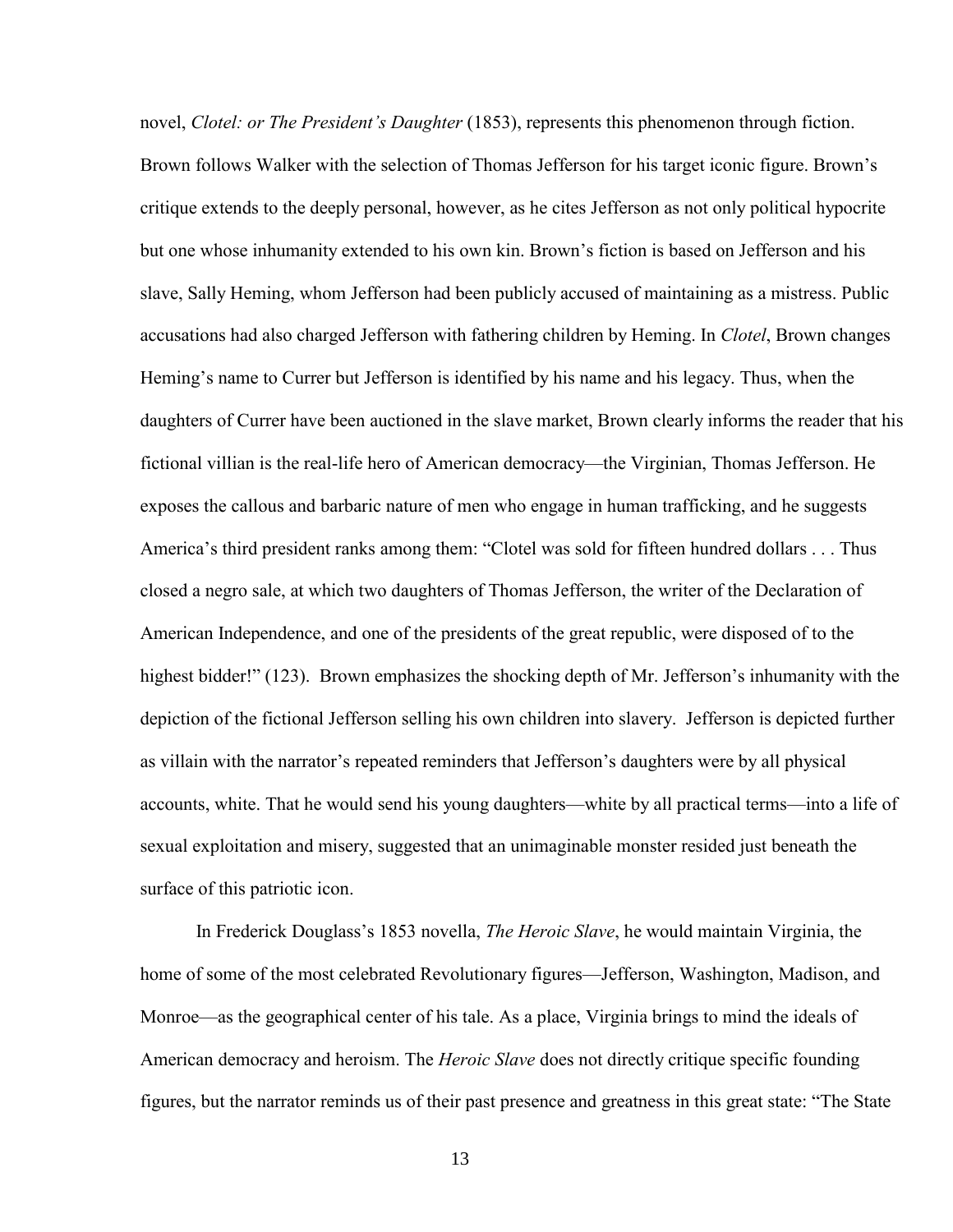of Virginia is famous in American annals for the multitudinous array of her statesmen and heroes. She has been dignified by some of the mother of statesmen. History has not been sparing in recording their names, or in blazoning their deeds" (25). The narrator then suggests the reverence of his hero, the slave Madison, by overlaying his image onto that of the state's great (white) patriarchs: "there stands the fact, that a man who loved liberty as well as did Patrick Henry,--who deserved it as much as Thomas Jefferson,--and who fought for it with a valor as high, an arm as strong, and against odds as great, as he who led all the armies of the American colonies through the great war for freedom and independence, lives now only in the chattel records of his native State" (25). Though a slave, Madison is a hero, and his heroic status is claimed on the basis of his resonance with the great white founding fathers. Even though *The Heroic Slave* is based on the account of a real slave insurrection and its leader, Madison Washington, Frederick Douglass offers no black likeness for his fictional hero. Douglass's fictional hero is cut from the prototype of America's founding icons—those very men who designed a government and a political discourse that denied to blacks.

*The Heroic Slave* does not recall black heroes like Crispus Attucks, Peter Salem or even Toussaint L'Ouverture—the most celebrated black general of the new world. These men were certainly known to Douglass. Madison's words take us instead to the discourse and the images of America's celebrated heroes. In his opening soliloquy we hear resonances of Patrick Henry's ultimatum and Jefferson's declaration of inalienable rights. Garnering the strength to pursue his freedom, Madison declares, "Liberty I will have, or die in the attempt to gain it. . . If I get clear . . . liberty, the inalienable birth-right of every man, precious and priceless, will be mine. My resolution is fixed. I shall be free" (27-28). Throughout *The Heroic Slave*, Madison is likened to the founding fathers; he deserves freedom because he is a man as man is defined in the white cultural ethos. At no time in the text does the narrator measure Madison's manhood by an assessment other than the white male paradigm that dominated nineteenth-century American discourse. Madison is well spoken as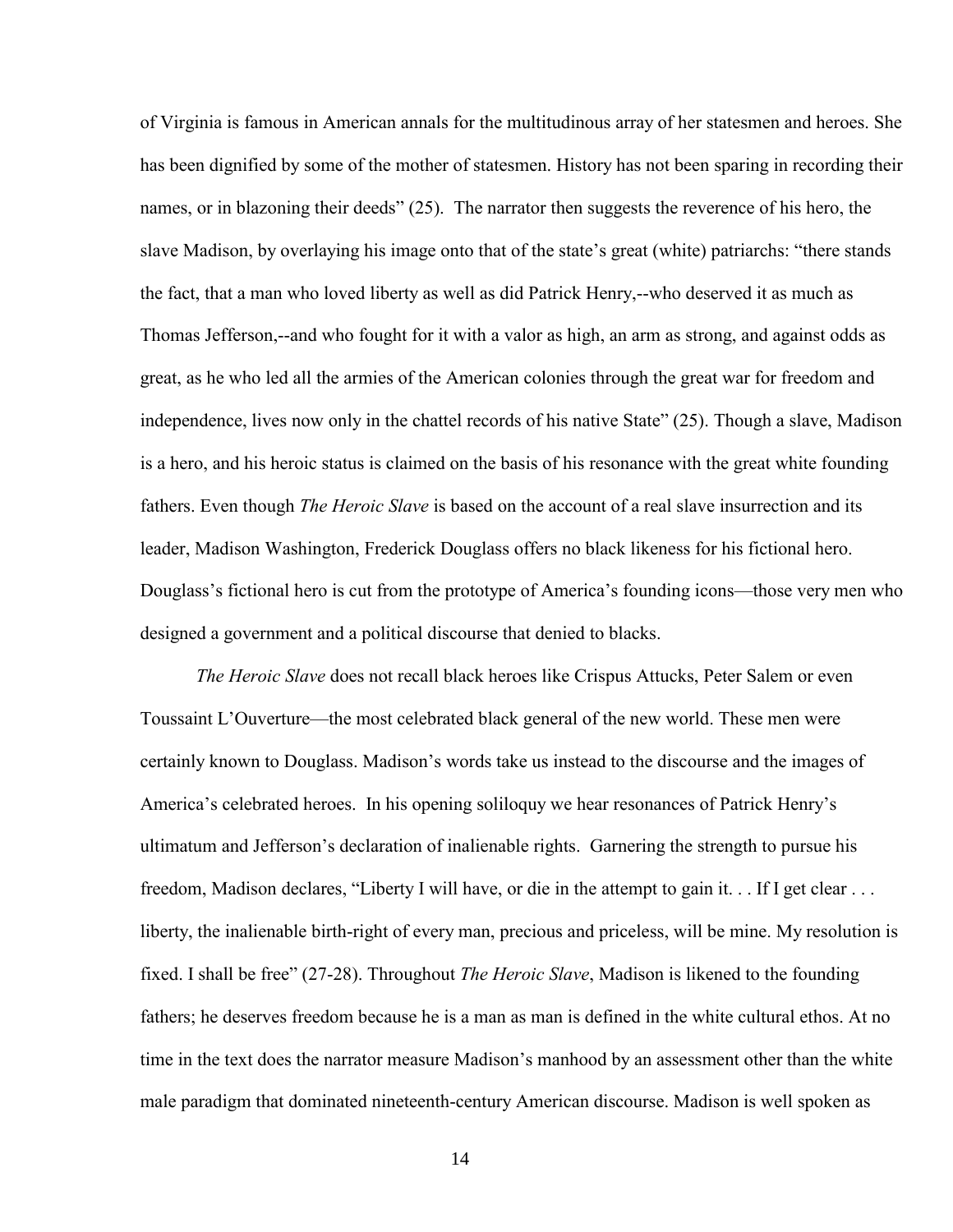grand speech is defined in white intellectual discourse. He is rational—not that black creature described by Jefferson as prone to his sensations. He is courageous and daring, and a born leader of men. He is not the unlearned, childlike, dependent slave stereotyped in white racial rhetoric.

Because Madison is so much the image of white manhood, he can be deemed heroic and be awarded the right to defend his life. At the novella's close, Madison reaffirms his likeness to the founding fathers. "I am not a murderer," he proclaims. He then adds, "God is my witness that LIBERTY, not *malice*, is the motive for this night's work. . . . We have struck for our freedom, and if a true man's heart be in you, you will honor us for the deed. We have done that which you applaud your fathers for doing, and if we are murderers, so were they" (66). Madison equates his strike for freedom with the colonials' efforts against the British. In contrast to *Walker's Appeal*, *The Heroic Slave* tenders no outright challenge to America or its founders for their inhumanity, for their contradictions, for the shortfalls of their society or their self-proclaimed superiority. He does not challenge presumptions of white universality; instead, he simply hitches black humanity to the wagon of white ethnocentrism. He requires that his black hero not only justify himself to whites but also that he collapses his very identity and history into whiteness.

While we cannot dismiss the heroic stature of Douglass's fictional hero, the detriment of this assimilation is that it requires Madison to invoke as models the very founding fathers who caste him aside as little more than a subspecies of man. Through the portrait of Virginia narrated in the text, Douglass suggests that the greatness of America's patriarchs has been compromised by the legacy of slavery. *The Heroic Slave* begins with an account of the grand legacy of Virginia and its great patriarchs, but midway into the narrative the narrator paints the picture of the great state in decline. Upon Madison's return to Virginia to rescue his wife, the narrator describes a once famous road to Richmond that is now marked by a tavern frequented by gamblers, slave traders and other such no accounts. Its deteriorated state—physically and morally—represents the decline of the once great state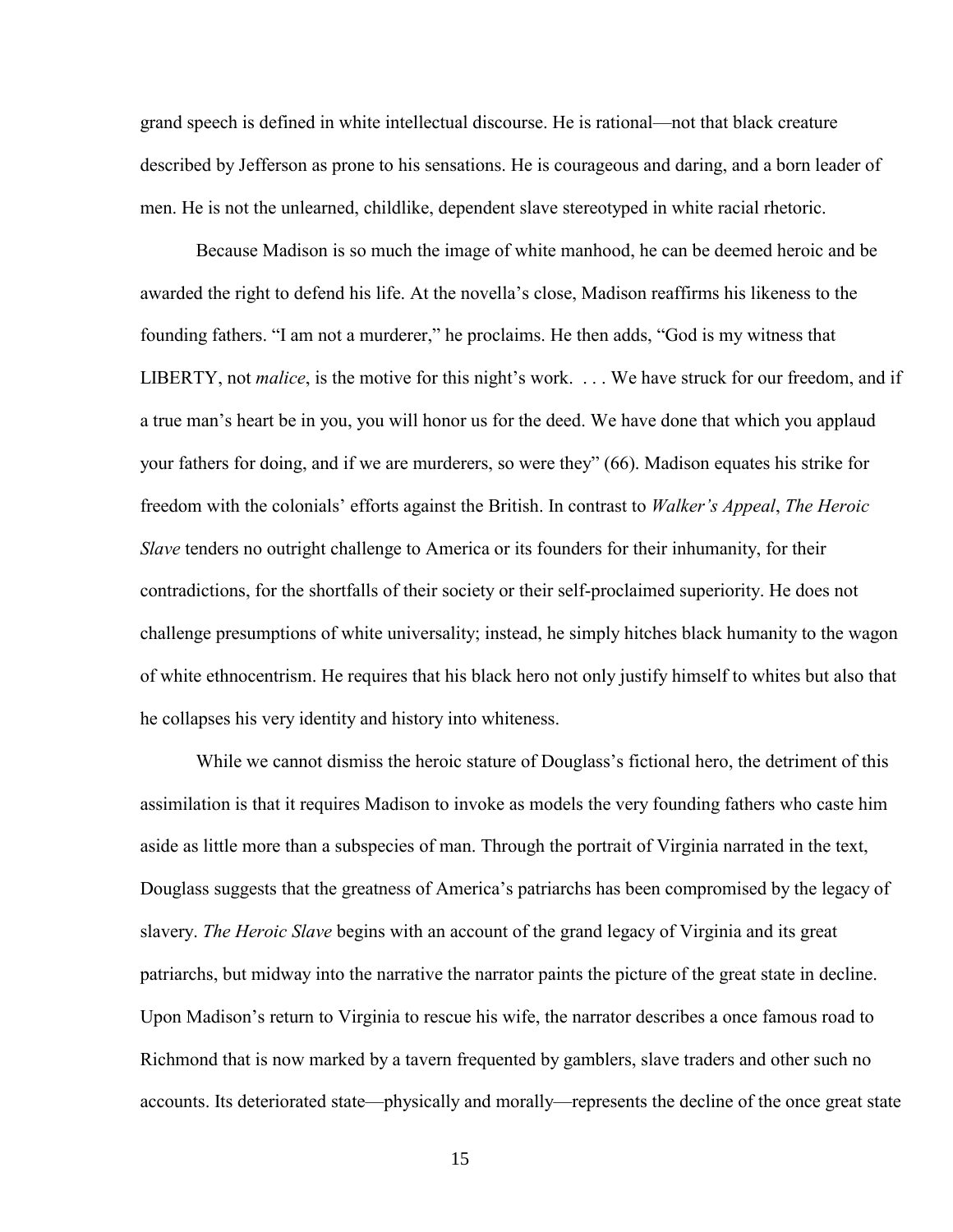itself (47). Though he signals the decline of Virginia and thus the decaying legacy of the founding fathers, Douglass still constructs Madison out of these mythological prototypes.

Madison, like the biblical Ishmael, is an outsider, an outcast. Can his fate be different from his biblical likeness? What can he gain by asking inclusion into the house of those who have cast him out? Would the descendants of the ancient Ishmael have claimed Isaac as their founding father? Would Native Americans ever invoke the likes of William Bradford or Cotton Mather as their founding fathers? How then can Madison—slave or free--stand among the patriarchal icons who represent a homogenous vision of a white America? Douglass's novella suggests that this assimilation can be achieved if readers simply see Madison as the darker version of the revolutionary fathers. With this, Madison is presumably transformed from slave and outcast.

More than 150 years later, employing a discourse that echoes the black Ishmaels of the nineteenth century, Barak Obama has cast a trail of speeches that similarly invoke America's white fathers. With his emergence onto the national political scene, Barak Obama set the tone for what would become a staple in his rhetorical arsenal. In his keynote address at the 2004 Democratic National Convention, Obama opens by summoning the words to America's sacred founding document—Jefferson's *Declaration of Independence*. Although Thomas Jefferson envisioned equality and liberty for white men, Obama suggests that this centuries-old declaration was directed to all of America's inhabitants. He proclaims that "there is not a Black America and a White America and Latino America and Asian America—there's the United States of America" ("Keynote Address"). This becomes Obama's rallying cry—that America is a union of diverse population entities, that that equality is rooted in the foundation of the nation, and that the founding fathers were a body of men with the insight and the humanity to declare and acknowledge the rights of all men.

More than four years after his breakout speech at the 2004 convention, transformed from senator and candidate to president, Obama continues to invoke America's national origins narrative. In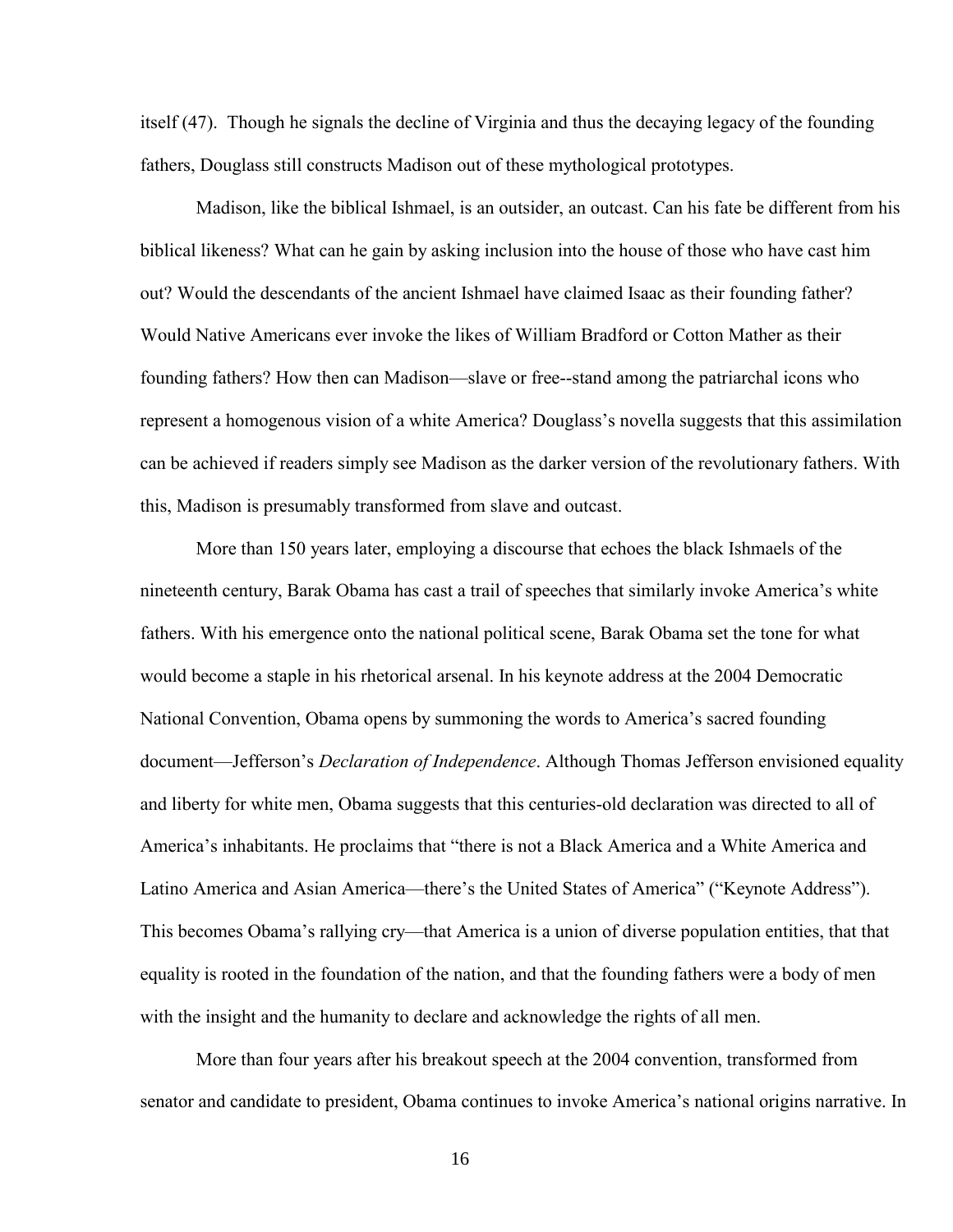his 2009 inaugural address, he asks Americans to commit again to their "better history," and to "carry forward that precious gift, that noble idea, passed on from generation to generation: the God-given promise that all are equal, all are free, and all deserve a chance to pursue their full measure of happiness" (2009 Inaugural Speech). He invokes the longstanding story of the Pilgrim settlers who have come to represent the stock image of Americanness, and maintaining the first person plural voice he then collapses the lineage and experience of all Americans into this master narrative: "For us, they packed up their few worldly possessions and traveled across oceans in search of a new life. For us, they toiled in sweatshops and settled the West, endured the lash of the whip and plowed the hard earth" (ibid). Like so much of the standard American history that has been recited for hundreds of years, Obama's quick survey, even when he alludes to a nonwhite presence, collapses Americanness into a white patriarchal hegemonic narrative. To suggest that generations of white settlers considered the welfare of Native Americans or African Americans as they "settled the West" passively plays to the presumptions of manifest destiny that justified the taking of lands, bodies and possessions in the making of America. It diminishes the experiences of those victimized in the course of this democratic experiment, and it underscores what Fanon and Lourde warned, that use of the master's language by the oppressed can readily become an exercise in self-erasure, self-denigration, and a validation of injustice.

The invocation of America's founding fathers by black writers brings to mind the imaginary exercise that Toni Morrison describes as inherent in much of American Literature. Morrison writes, "Just as the formation of the nation necessitated coded language and purposeful restriction to deal with the racial disingenuousness and moral frailty at its heart, so too did the literature, whose founding characteristics extend into the twentieth century [and] reproduce the necessity for codes and restriction (*Playing in the Dark* 6). Black writers who would claim the nation's founding fathers as ideological ancestors must in turn adopt the coded language, the silences, and the presumptions of white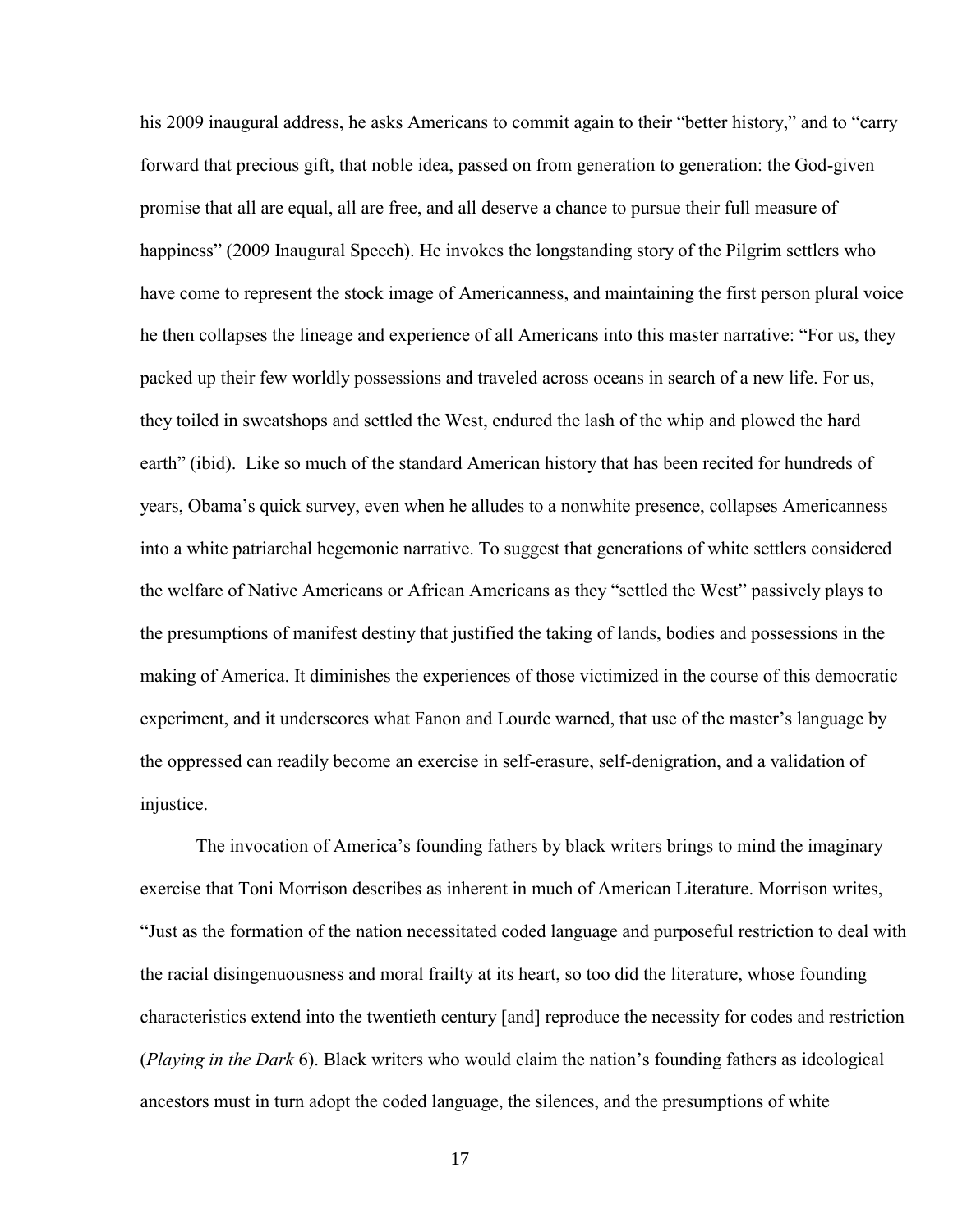superiority that informed their national discourse. From David Walker to President Obama we find a legacy of black writers who challenge racism but fail to dismantle or challenge its core. Walker openly identifies Jefferson and American democracy as hypocritical and absent of morals, but he does not challenge the epistemological hegemony that rests at the core. While he understands that whites point to black illiteracy as evidence of black inferiority, Walker does not consider that white presumptions about literacy do not amount to a universal truth. Illiteracy may indicate an absence of formal learning or academic achievement, but it does not signal an absence of intelligence nor does it mark the absence of civilization. He severely chides the founding fathers, but he grants authority to their racial and ethnocentric ideologies.

In a nexus to David Walker, many celebrated black writers and activists commit a dual shortfall: in their attempt to imagine racial equality and an inclusive America they appropriate both the compromised ideologies of the founding fathers and the fathers themselves. Into the twenty-first century this rhetorical legacy promises to continue as we see the most revered and recognized black mind of our era follow suit. Admittedly, the entirety of Obama's writings and speeches do not adapt the coded language of American nationalism. In particular, his 2008 response to the Jeremiah Wright controversy was probably one of his more candid public articulations of America's tainted racial past. Although he starts the speech with his customary homage to America's sacred origins, he does speak to its glaring trouble spot. He still, however, engages in soft and slightly veiled language. Instead of stating outright that he is drawing a connection to America's long history of white privilege and racism, he acknowledges by negation: "We do not need to recite here the history of racial injustice in this country"("Race Speech"). Though he will not name the architects of this racial injustice, he does recount the lingering historical implication, that is, that "so many of the disparities that exist in the African-American community today can be directly traced to inequalities passed on from an earlier generation that suffered under the brutal legacy of slavery and Jim Crow" ("Race Speech").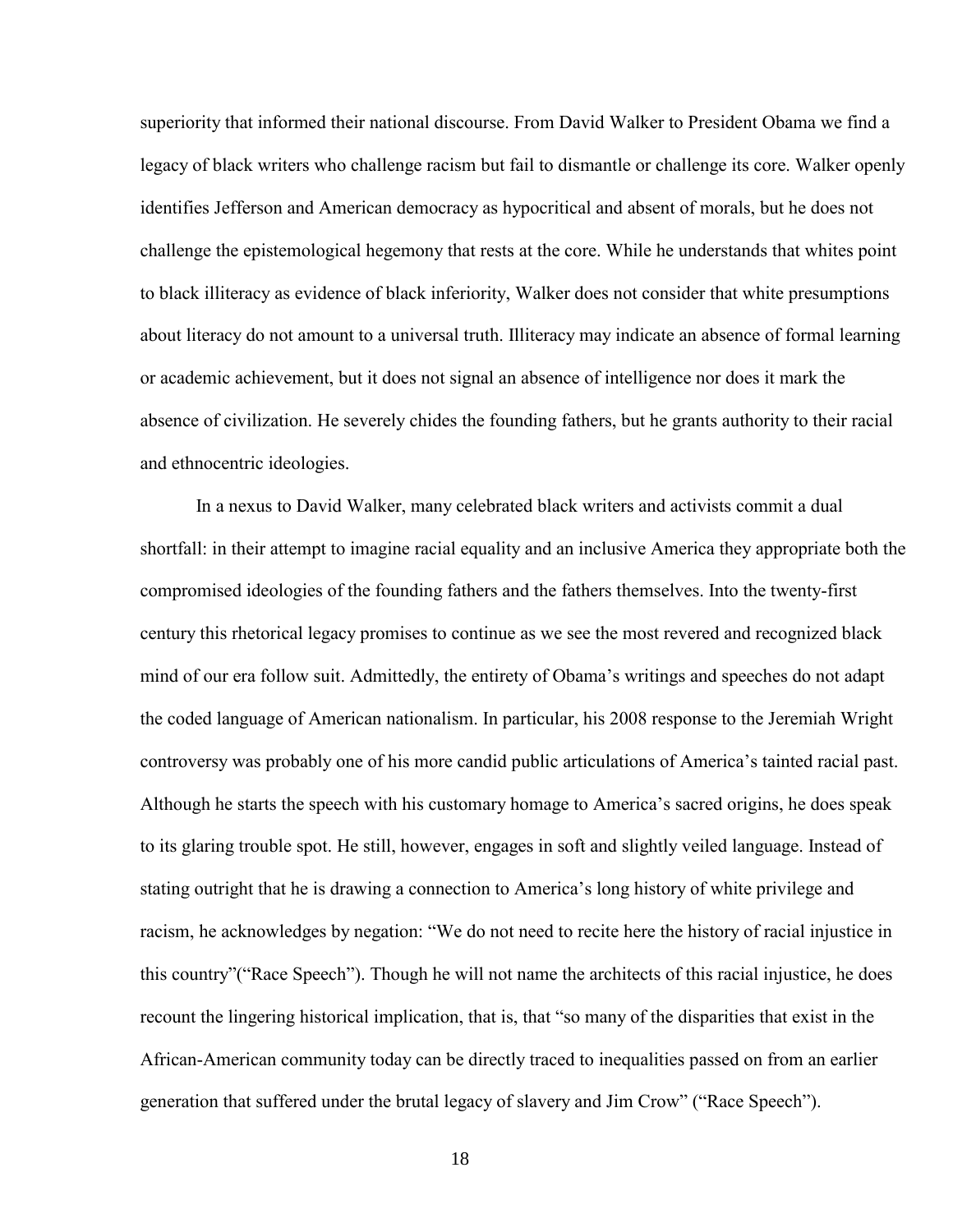As candidate and now as president, Barak Obama must with great scrutiny consider and anticipate the anxieties and suspicions of his predominate audience—white Americans. In this respect he is no less burdened than his black literary predecessors. Even Walker who made clear that he was addressing blacks, knew well that whites would read his *Appeal* as well. In contrast to Walker, Frederick Douglass targeted his early writings to an anticipated white readership. Today, Barak Obama writes with similar audience expectation. Like Douglass, Obama knows that he taps into a black readership and audience, but he is both politician and writer. His politics are rooted in the promise of consensus building: he wants to build a multiracial coalition, and he is aware that this requires a special appeasement of white voters as he needs their numbers. Success in this regard is unlikely if he should offend this voting block or if he should leave them feeling othered or isolated. By collapsing his image onto that of the founding fathers, he quells potential fears that America's origins narrative (and thus, white authority) is at risk. The fallout of this comprise is felt most severely by blacks who are required to accept icons and discourses that embody their outcast and denigrated status at the birth of this nation. We can continue to relish the superior elocution of men like Douglass and Obama, but it would serve us to explore the deep-seated implications of their words on our presumptions about race and national identity. Language is not free of culture, history, or perspective and, as poet Natasha Trethewey reminds us in her narrative reflection on Hurricane Katrina, "political contests over the public memory of historical events undergird the dedication of particular sites, the objects constructed, funds allocated, and the story that is to be told" (56). The history we remember shapes the story of who we are (and are not): maintaining stories of America's white patriarchs as the national narrative promises a narrative continuum of exclusion and otherness for blacks in the country's collective memory.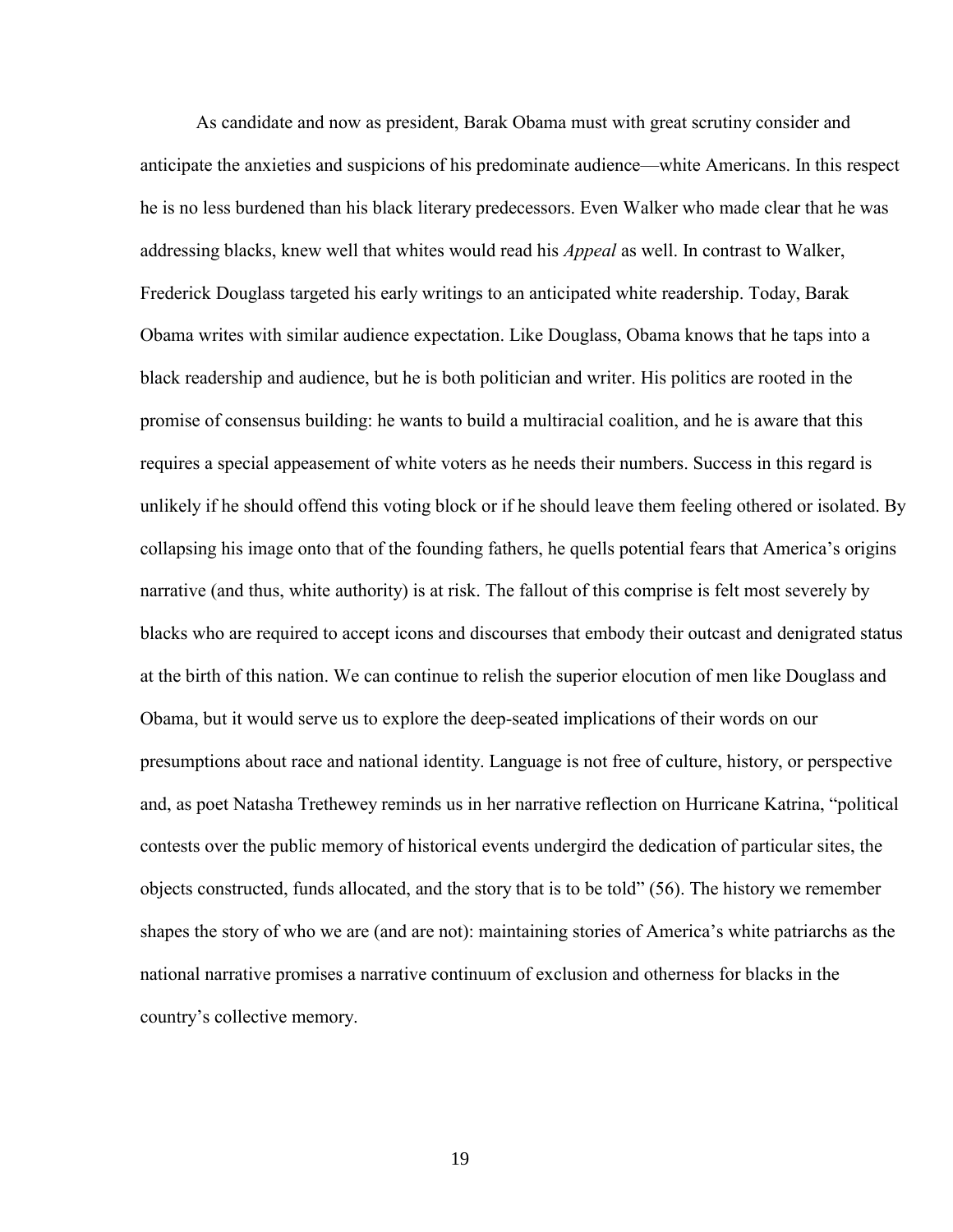#### Works Cited

- Alabi , Adetayo. *Telling Our Own Stories: Continuities and Divergences in Black Autobiographies*. New York, NY: Palgrave Macmillan, 2005. 49-74.
- Brown, William Wells. *Clotel.* 1853. in *Three Classic African-American Novels*. Ed. William Andrews. NY: Signet, 2003. 71-283.
- Douglass, Frederick. *Narrative of the Life of Frederick Douglass.* 1845. Ed. Houston A. Baker, Jr. New York: Penguin Books. 1986.
- ---. *The Heroic Slave*. 1853. in *Three Classic African-American Novels*. Ed. William Andrews. NY: Signet, 2003. 24-69.
- Equiano, Olaudah. *The Life of Olaudah Equiano, or Gustavus Vassa, The African*. 1814. in *The Classic Slave Narratives*. Ed. Henry Louis Gates, Jr. New York, Signet. 1987. 1-182.
- Franklin, Benjamin. "Information to Those Who Would Remove to America." 1784 Early Americas Digital Archives. July 1, 2010.

[http://mith2.umd.edu/eada/html/display.php?docs=franklin\\_bagatelle4.xml.](http://mith2.umd.edu/eada/html/display.php?docs=franklin_bagatelle4.xml) 2002.

- Jefferson, Thomas. *Notes on the State of Virginia*. Ed. Merrill D. Peterson. in *Thomas Jefferson Writings*. NY: Library of America, 1984.
- Melville, Herman. *Moby Dick*. Ed. Charles Fiedelson, Jr. NY: Macmillan. 1964.
- Morrison, Toni. *Playing in the Dark: Whiteness and the Literary Imagination*. NY: Vintage. 1993.
- Obama, Barak. "Obama Inaugural Address 29<sup>th</sup> January 2009." January 28, 2010.

<http://obamaspeeches.com/P-Obama-Inaugural-Speech-Inauguration.htm>

---"'A More Perfect Union': The Race Speech." January 28, 2010. http://obamaspeeches.com/E05-

Barack-Obama-A-More-Perfect-Union-the-Race-Speech-Philadelphia-PA-March-18-2008.htm

---"North Carolina Primary Night (2008)." January 28, 2010. http://obamaspeeches.com/E08-Barack-Obama-North-Carolina-Primary-Night-Raleigh-NC-May-6-2008.htm